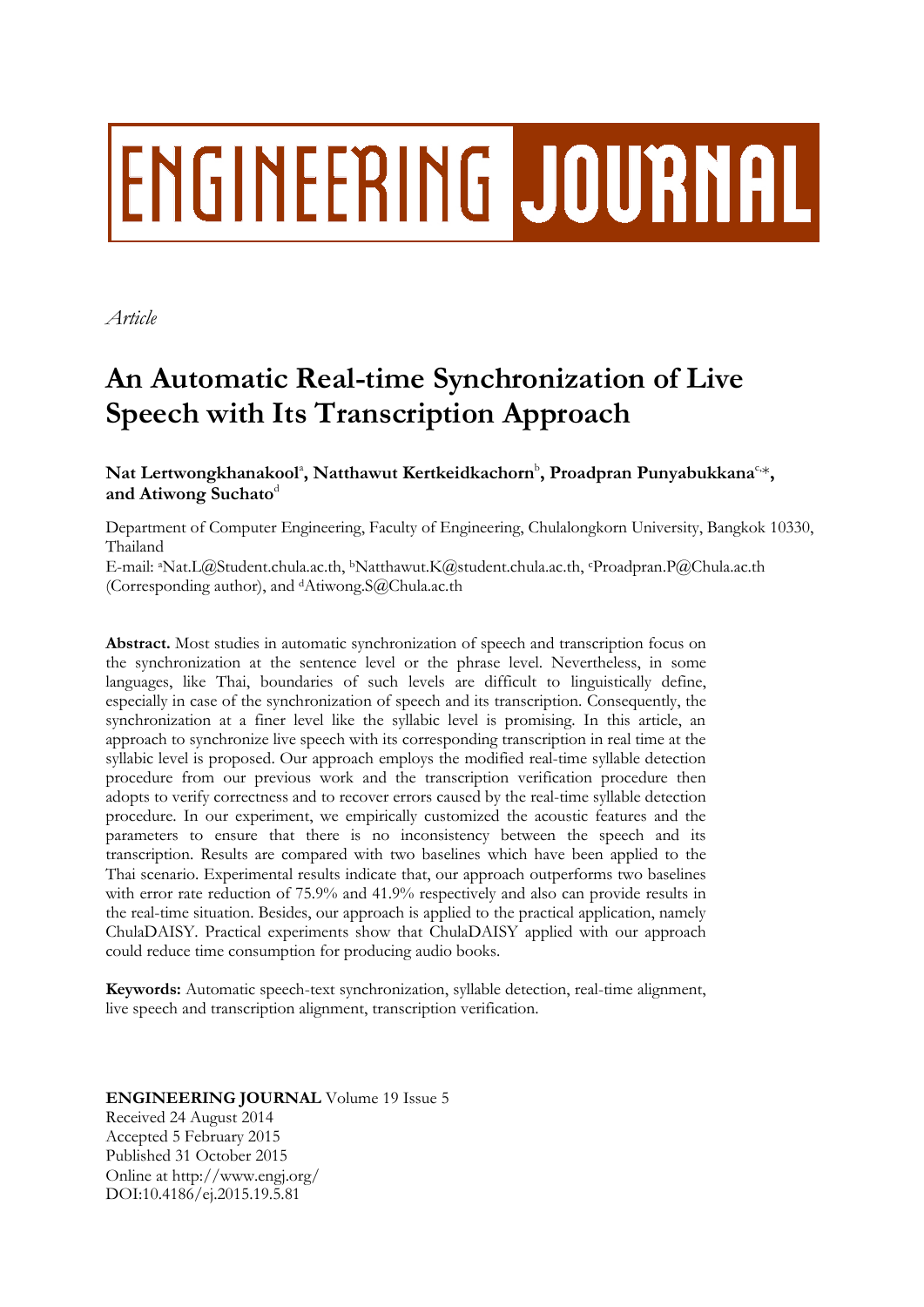## **1. Introduction**

An automatic synchronization of audio and text plays a key role as a core technology for developing many kinds of applications, in which text and audio usually are presented together, such as subtitling of TV news [1, 2], alignment of lyrics and acoustic music signal [3], e-learning lesson [4] and Digital Accessible Information System (DAISY) audio books [5]. Such applications could utilize the automatic synchronization of text and audio in order to align between transcription and speech. Currently, the trend of the automatic synchronization of audio and text merely focuses on a specific method of the synchronization at an utterance level and also determine only the condition, in which audio and text utterances have been already prepared availably [6–9].

Although many techniques are introduced for the automatic synchronization of text and audio at utterance levels, some applications require the automatic synchronization of text and audio in a finer level than an utterance level. This requirement has been discovered, while working on a project, namely ChulaDAISY [10]. ChulaDAISY is an application tool which aims to automatically generate audio books in DAISY 3 format [11] by gathering audio speech of volunteers who read transcriptions or contents in a book through the ChulaDAISY application. After the construction process of DAISY audio books has been finished, a user then can listen to audios and also will be able to navigate through an audio book reader, e.g. AMIS [12]. The audio book reader would play utterances together with highlight texts corresponding to those utterances because the binding between audios and texts are done at utterance level. In most languages, in particular English, an utterance is generally a sentence or a part of a sentence which is separated by spaces or punctuation marks. Therefore, the binding between audio and text at utterance does not cause any problem. However, the synchronization of text and audio in the utterance level is not suitable for Thai since sentences in Thai are constructed by consecutive words that are written continuously without any spaces or punctuation marks that could identify the end of sentences [12]. Even though white spaces could appear in some cases, they generally depend on decisions of writers to put them in order to emphasize or separate phases to match their desirable meaning. Consequently, in the audio book construction process, it is difficult for a user to read utterances without considering what they actually should read for each utterance. The workaround is to define the process for constructing DAISY audio books in Thai by giving users to prepare the transcriptions which they will read manually. The preparation of the transcription could be done by placing or removing white spaces and punctuation marks in suitable positions in order to separate or combine utterances before each utterance is read. According to our practical experience, the process for preparing transcriptions is time-consuming and methods of preparing transcription are varied by one user to another. Due to the nature of sentences in Thai that lack clear separation marks between sentences, the most appropriate approach to cope with the Thai nature problem is to take words or syllables level into account instead of considering utterances.

Furthermore, ChulaDAISY application aims to assist users to read books as natural as they can. Hence, the automatic synchronization of given transcription and live speech in a real-time situation is promising, since users do not have to worry whether they separated utterances suitably. In the same way, it also means that the manual text preparation process can be eliminated from the audio book construction process.

Several studies for automatic synchronization of transcription and speech at the utterance level mostly concern in the non-real-time situation. In our previous work [14], an algorithm for the automatic synchronization of live speech and its transcriptions in the real-time situation at the syllabic level is introduced. Although our previous work provides reasonable results, the results still are some drawbacks of our previous approach because it only uses audio data to calculate. Hence, this approach could not apply for some practical applications. In our previous approach, when an error of the synchronization between text and audio occurred, the error is accumulated. As a result, it would cause errors to later positions even though the algorithm could align later text and later audio correctly. To make it more robust, we therefore improve our previous work in order to handle cumulative errors by revising correctness of the alignment between audio and text using a more robust algorithm, a transcription verification approach. We also show a case study of ChulaDAISY that applies this algorithm in practice.

The rest of this article is organized as follows. In section 2, the background knowledge on Thai sound system is given. In the following section, related works to our problem in the automatic synchronization of transcription and speech are reviewed and discussed. Section 4 and 5 respectively describe the baselines and the proposed method of synchronization. Details of experiments are presented in the following section. A case study of ChulaDAISY is explained in section 7. Finally, the results and conclusions are shown in the last section.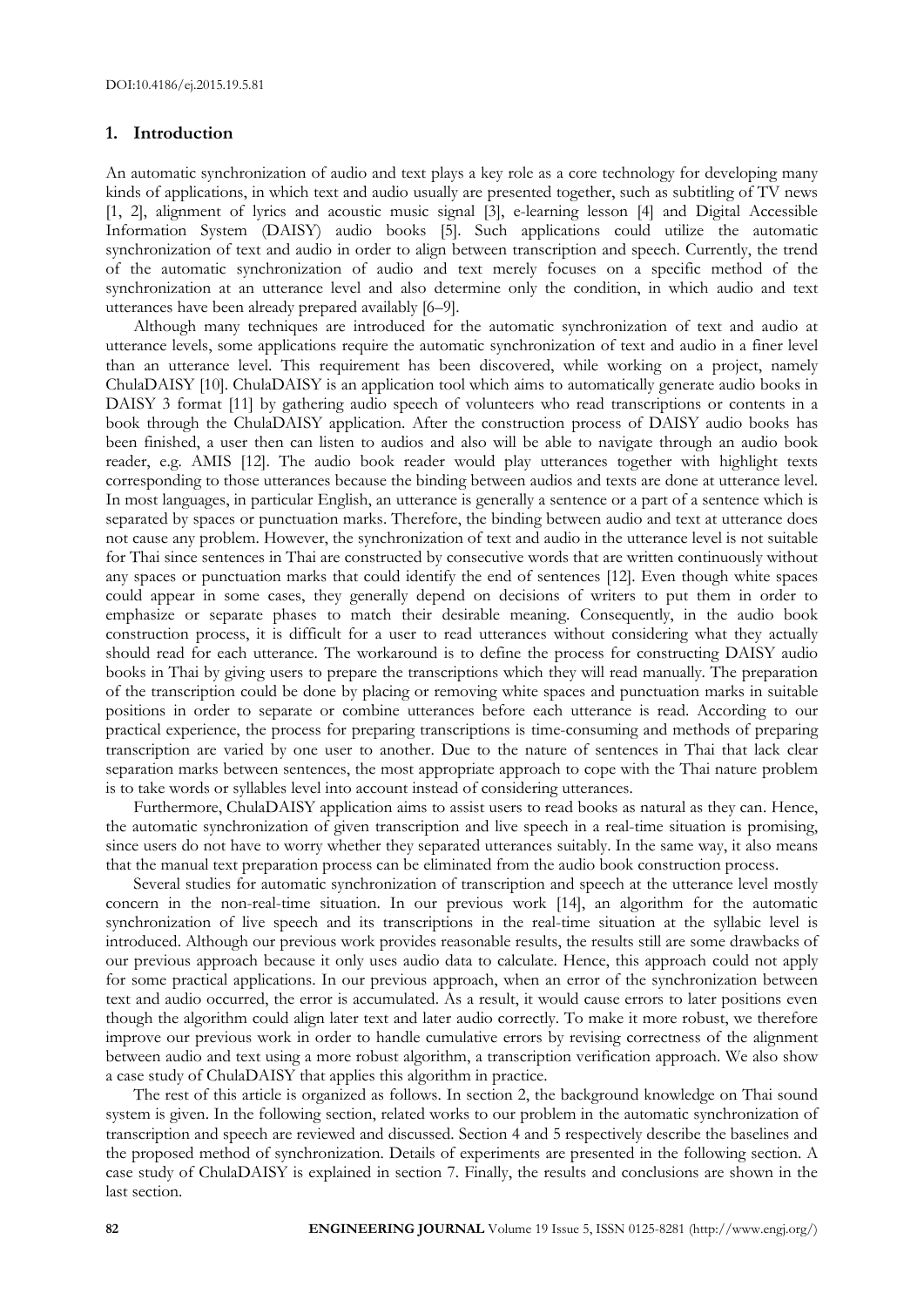# **2. Background Knowledge**

Thai syllable structure comprises of three units: 1) Consonantal unit, 2) Vowel unit and 3) Tonal unit as described in Fig. 1.

| Svllable          |         |                 |  |
|-------------------|---------|-----------------|--|
| Onset             | Rhyme   |                 |  |
| Onset             | nucleus | Coda            |  |
| initial consonant | vowel   | final consonant |  |

Fig. 1. Thai syllable structure diagram.

According to the syllable structure in Thai, the consonantal unit can appear two positions in a syllable. One is at beginning of syllable, called an initial consonant (C\_i) at the onset period, and another one appears at the ending of syllable, referred as a final consonant (C\_f) at coda period. In Thai there are 33 consonants which could appear at the initial position. In 33 consonants, 21 consonants are non-cluster consonants (C\_i), while 12 consonants are cluster consonants (C\_i(C\_i)). For final consonants, there are 9 possible consonants which could manifest at the coda period.

For vowel in Thai, there are two categories of vowel units (V) including monophthongs and diphthongs. Monopthongs have 9 differences in qualities and each of them includes two differences in quantities relating to their duration: lax and tense. In case of diphthongs, there are three sounds, each of which also has two quantitative differences similar to monopthongs.

For tone unit (T), there are five tones in Thai including the mid tone, the low tone, the falling tone, the high tone and the rising tone. Thai syllable structure diagram in Fig. 1 does not show the position of tone unit in the syllable, since tone unit could span along the syllable duration.

Generally, a syllable is a sequence of speech having a maximum or peak of inherent sonority between two minima of sonority [15]. This maximum or peak of inherent sonority usually find in a nucleus portion which is typically a vowel unit or a sonorant consonant like the sound  $\frac{1}{\sqrt{m}}$ ,  $\frac{n}{\pi}$  ( $\frac{n}{\pi}$  [16].

In writing, syllables can be extracted through their graphical unit using predefined structures or grammars. In Thai, the structure of syllable is formed as in Eq. (1) [17],

$$
S = (C_i (C_i) V(V)(C_f))^{\wedge} T
$$
 (1)

where S is syllable, C\_i is initial consonant, C\_f is final consonant, V is vowel and T is tone.

# **3. Related Work**

Related works are roughly divided into three research fields: 1) Speech-Text Alignment, 2) Syllable Detection and 3) Transcription Verification. The details of research works in each field are described as follows.

# **3.1. Speech-Text Alignment**

Most of speech-text alignment techniques are invented to apply for an application which presents text and speech simultaneously, such as a subtitling system and a lyrics synchronization system. The first purpose for developing speech-text alignment is to assist disabilities; in particular hearing impaired person, in order to make them can access broadcast information easily. In order to perform speech-text alignment, the conventional method intends to use transcribers. It clearly leads to a human error problem, since amount of speech and text, which needs to be aligned, is increased swiftly and continuously. Ando [2] therefore introduced an Automatic Speech Recognition (ASR) system for transcribed the audio. Later, there were studies in [6, 7, 18, 19] that investigated and introduced the automatic speech-text alignment. However, these studies still suffered from errors of transcription, since transcriptions of these texts were produced by ASR systems. Thus, to avoid such problem in our task, we presume that the transcription of text is already correctly available. The study that assumed the similar assumption was proposed by Gao [20]. Gao introduced the automatic real-time alignment between live speech and text by detecting the end time of speech utterances. The end time detection task is the problem to identify positions where the end of speech utterances happened. If the end time was detected, the system would align the segment of transcription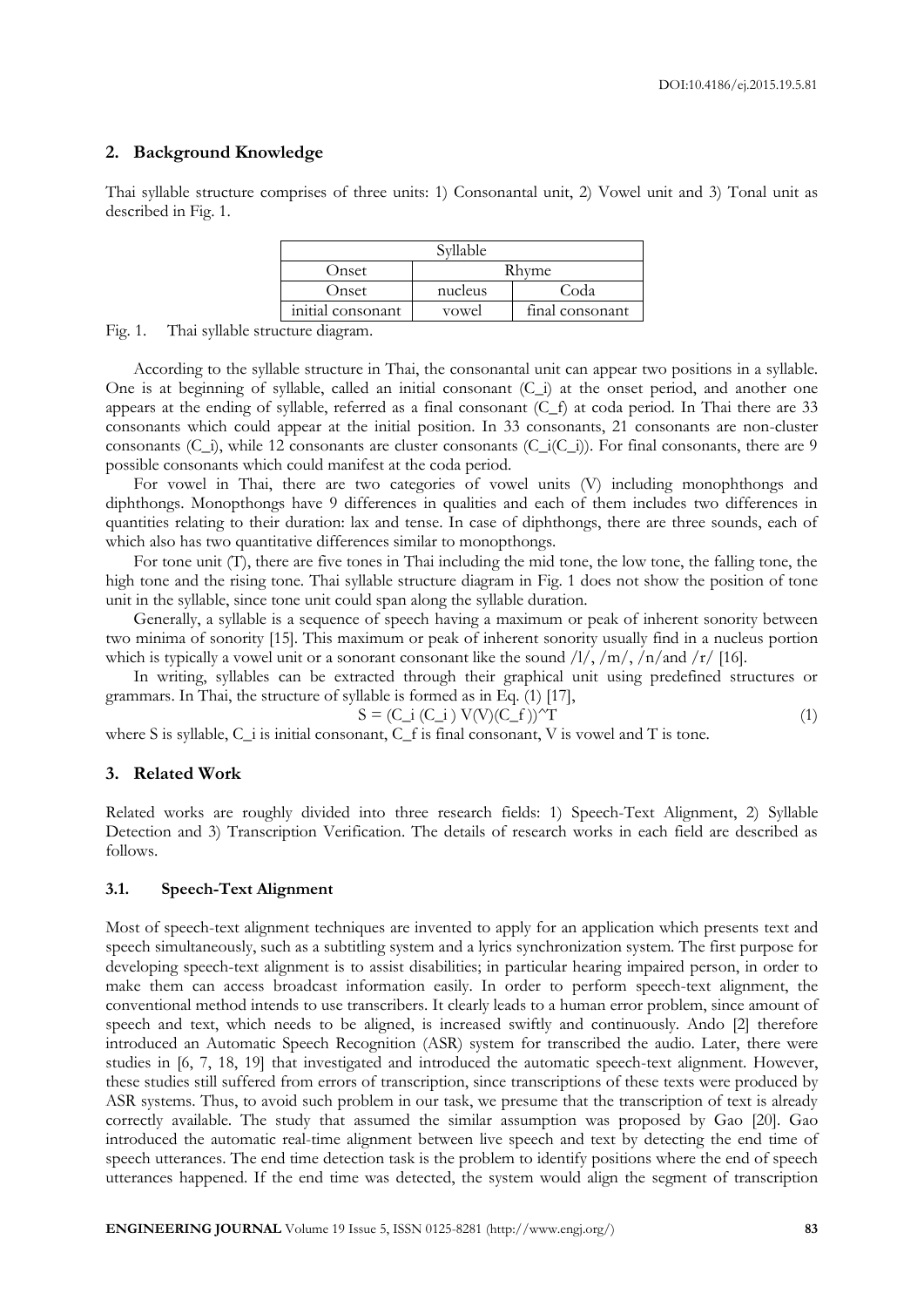with corresponding speech segment. The frame-synchronous likelihood ration test technique was applied to verify the end of speech segments. Gao's approach obtained accuracy of 85.6% at error range 0.5 second. Although the Gao's approach gave reasonable results, the alignment was done at the utterance level. In our work, we aim to focus on the alignment at syllable level because it is more suitable for Thai.

# **3.2. Syllable Detection**

Several studies in the syllable detection mostly concerned about energy values of speech signals in order to indicate positions of syllables and separate them into segments. The first algorithm for detecting syllable was proposed by Mermelstein's study [15]. Since a syllable position is usually in ranges' of energy values of speech signals are maximized, the convex hull algorithm could be applied to detect that part in the power spectrum intensity representing energy values of speech signal. The highest value in the power spectrum intensity is regarded as the landmark for the nucleus of a syllable, while minimum values before and after the maximum value in the power spectrum intensity are expected to be boundaries of the syllable. In Mermelstein's study, the power spectrum intensity band between 500 Hz to 4000 Hz was considered. Then, the convex hull algorithm was computed on such frequency band in order to find boundaries between all syllables. Later, Pfitzinger [21] presented a new frequency band instead of the frequency band between 500 Hz to 4000 Hz introduced by Mermelstein. In their analysis, the frequency band between 500 Hz to 4000 Hz was mostly affected by voiced consonants or noise in environment due to characteristic of their energy. As a result, Pfitzinger presented two new frequency bands for the syllable detection. The first frequency band is the range between 250 Hz to 2500 Hz, whereas the second frequency band is the band between 7 Hz to 13 Hz. Their approach yielded an error rate of 12.87% for the reading speech condition, while provided error rate of 21.03% in the normal speech case. Juneja [22] also introduced distinctive feature sets including the frequency band for the syllable detection. The frequency band proposed by Juneja consisted of two frequency bands: between 640 Hz to 2800 Hz and between 2000 Hz to 3000 Hz. Although their study showed good results, they still suffered with phonetic ambiguity as reported in [21]. For example, the word "support" has two syllables while the word "sport" has only one syllable, even though their pronunciations are similar. In contrast with Thai, Thai syllable is a well-defined unit since most syllables in Thai are composed by one vowel. Consequently, vowels could be assigned as the nucleus of syllable so the syllable detection task is similar to the vowel detection task in case of Thai.

In Thai, Dareeyoah [23] used an autocorrelation method for measuring periodicity of speech segments together with the conventional convex hull algorithm in the frequency range in which frequencies less than 300 Hz were filtered. They gained the correctness of vowel detection at 84% accuracy based on the large vocabulary Thai continuous speech recognition corpus (LOTUS). When comparing Dareeyoah's study with Howitt's study [16] which assigned the frequency band between 300 Hz to 900 Hz only, the results indicated that Dareeyoah's results outperformed Howitt's results. Howitt's approach yielded the correctness of 75% on the same corpus. Recently, Rochkittichareon [24] introduced distinctive features for identifying an acoustic landmark of Thai using the same method as Juneja's study but appropriately adjusted some parameters for Thai. They not only chose two frequency bands of energy between 640 Hz to 2800 and between 2000 Hz to 3000 Hz but also selected the frequency band of sound intensity between 0 Hz to 900 Hz. They used a ratio of frequency bands of energy between 0 Hz to 400 Hz and between 400 Hz to 6000 Hz to represent acoustic features. The results of this approach gained correctness of 84.47% on the LOTUS speech corpus and also had been reporter that the performance of Rochkittichareon approach provided better results than Dareeyoah's study. Even though the solution for Thai vowel detection acquired the results up to 85%, they still cannot perform the vowel detection in real-time situation.

## **3.3. Transcription Verification**

As reported [23, 24], the vowel detection algorithm for Thai yielded the average of correctness more than 80%. However if there were errors occurred, it would be cumulative since the alignment between speech and text is done continuously. As a result, the error rate will become more and more increased. To avoid this situation, the transcription error detection algorithm could verify the correctness of transcription by not only checking correctness of the syllable level but considering also upper levels of syllable such as words, sentences and utterances in order to guarantee correctness and adjust the alignment position more correctly. There are many studies involved in the transcription verification technique [25, 26]. The study in [25] utilized the transcription verification for developing a speech corpus and verifying correctness of the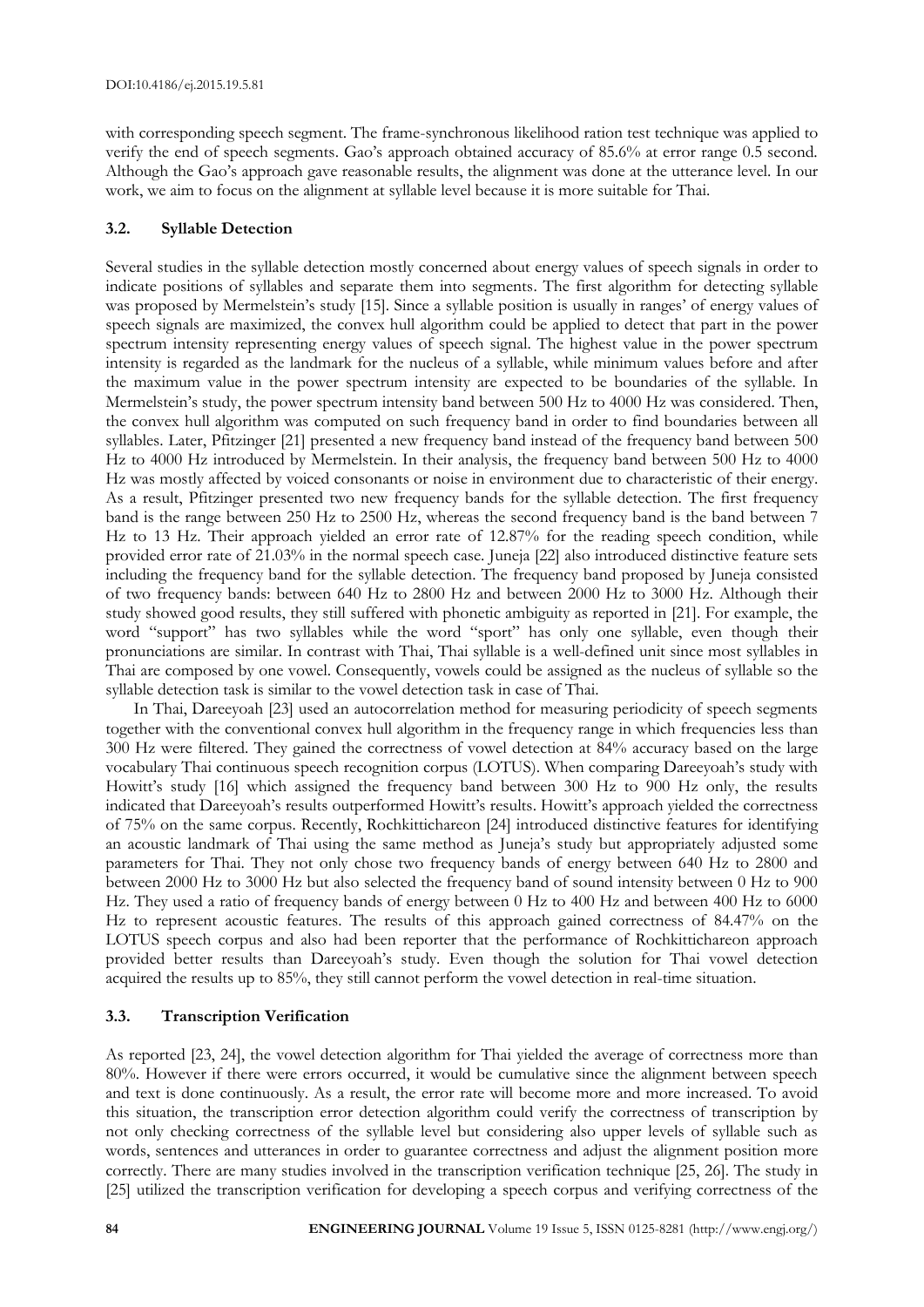speech corpus. Jiang [26] introduced three applications based on the confidence measure technique. The first application, namely Combination of Predictor Features, was to use confidence measure score to determine whether the result was correct. Secondly, the confidence measure as posterior probability typically used to examine reliabilities of speech recognition results acquired from Hidden Markov Model (HMM)-based techniques during the decoding period of N-best choice. The third application was to use confidence measure score for the utterance verification task. In this approach two hypotheses were given. One was null hypothesis  $(H_0)$  meaning that the interested utterances were corresponded to the considered transcription, whereas the alternative hypothesis  $(H<sub>1</sub>)$  assumed that the utterances and the transcription were not consistency. Then  $H_0$  or  $H_1$  was chosen by considering the confidence measure score which hypothesis should be accepted.

The reviews above had been showed that there were still lacks of a syllable in the real-time situation in Thai which provided high results. We therefore aimed to propose the algorithm for syllable detection in the real-time situation by considering the vowel detection algorithm in Thai together with the transcription verification, in which all correct transcription of all text is known, using the confidence measure score in order to reduce cumulative error occurred from the error of syllable detection algorithm.

## **4. Baseline**

Two systems are chosen as baselines for automatic synchronization of speech and transcription. The details of each baseline are as follows.

# **4.1. Baseline 1**

For Baseline 1, we considered the work from [14] and found its weakness in landmark detection. In that work, the audio stream was continuously passed into the Real-Time Syllable Endpoint Detection module that extract the feature representation of each speech frame to determine whether the current speech frame was the endpoint, which means that the current syllable transcription has already been spoken. Unless the endpoint was successfully found, the segment would be sent to the Landmark Detection module to locate the detected candidate peak of the syllabic nuclei to identify number of spoken syllables from such segment.

Since the candidate peak was immediately detected as the location of the syllabic nuclei, it could have introduced some discrepancies. Therefore, in this work we adopt the SVM-based approach [23, 24] to classify vowels in speech signals, by scoring peak module to detect the actual syllable nuclei.

In the SVM-based approach, two acoustic feature sets were investigated. The first acoustic feature set introduced by Dareeyoah [23] consists of the periodicity value computed by the maximum value of autocorrelation between 60 Hz to 320 Hz and the intensity value of speech signals, that high-pass filtered at 300 Hz. The second set was presented in Rochkittichareon's study [24], where the intensity value of speech signals with the frequency band between 640-2,800 Hz, the intensity value of speech signals with the frequency band between 2,000 to 3,000 Hz, the maximum intensity value of the frequency below 900 Hz and the ratio of the intensity value with the frequency below 400 Hz to the frequency band between 400 to 6,000 Hz were used as acoustic features.

The parameters in this preliminary experiment consist of four parameters, the window length, the interval, the energy threshold and the dip threshold. The acoustic features as mentioned above are extracted with the window length at 25 msec and the interval at 15 msec. The energy threshold and the dip threshold of the convex hull algorithm are set differently for each approach according to the training data. The previous work [14] set the parameters to 60 dB and 10 dB respectively. Our proposed SVM-based approach with the first acoustic feature set the parameters to 56 dB and 6 dB respectively, whereas the SVM-based approach with the second acoustic feature set the parameters to 60 dB and 8 dB respectively. There are 440 speech utterances, randomly selected from the PD set as the training data, while the rest of the data in the PD set is the test data. Experimental results are shown in Table 1.

| Table 1. |  |  | The results of the real-time syllable detection procedure. |  |  |
|----------|--|--|------------------------------------------------------------|--|--|
|----------|--|--|------------------------------------------------------------|--|--|

| Approaches             | Acoustic Feature Sets | Accuracy  |
|------------------------|-----------------------|-----------|
| Our Previous work [14] |                       | 82.02%    |
|                        | Set 1                 | 84.70%    |
| The SVM-based Approach | Set 2                 | $82.65\%$ |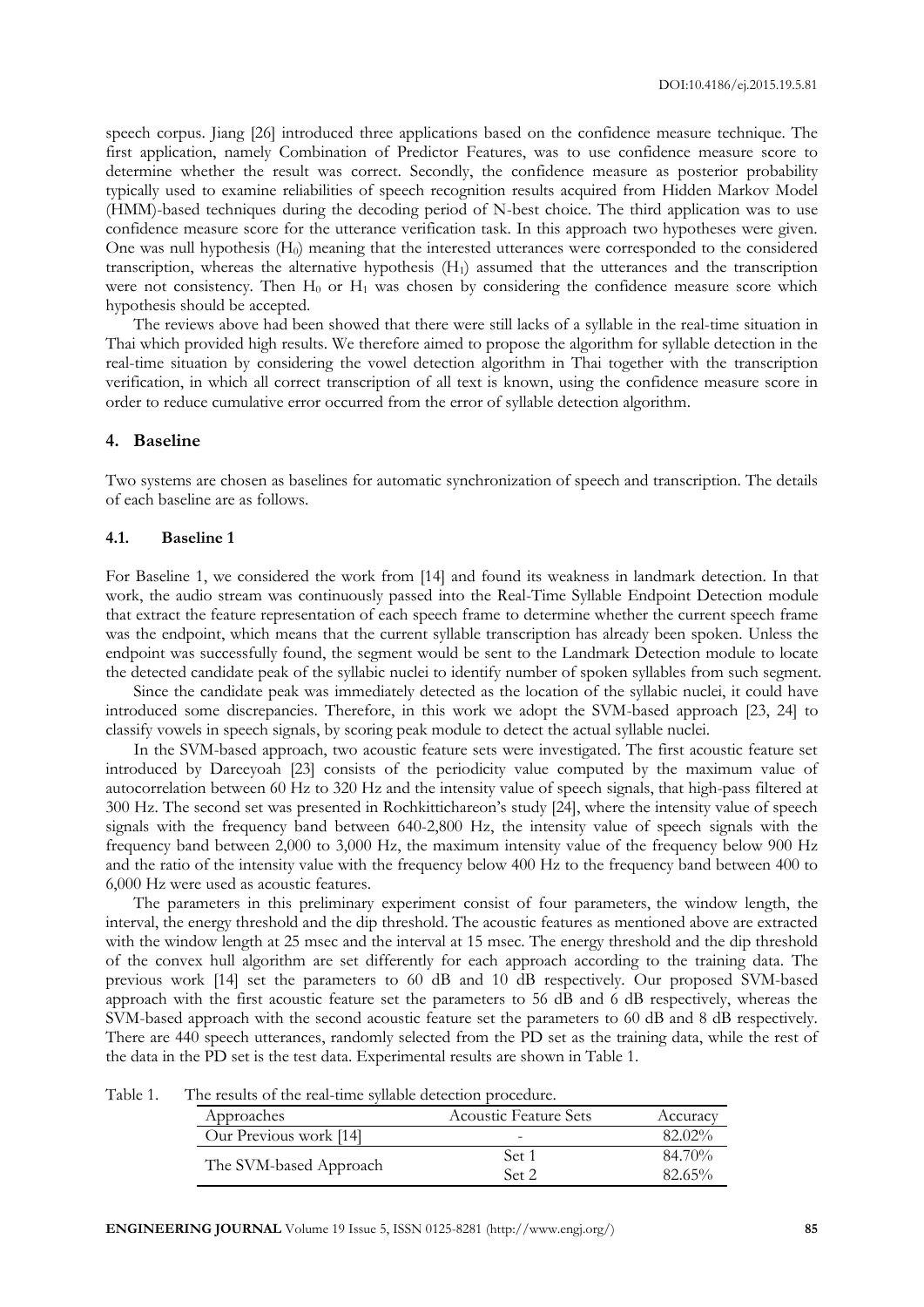The results in Table 1 showed that the SVM-based approach with the first acoustic feature set outperformed other approaches. In this article, the SVM-based approach with the first acoustic feature set, therefore, is chosen as baseline 1. The major difference between the baseline 1 and our approach in this article is that the transcription verification procedure is augmented in order to reduce the cumulative errors occurred by false alignment so that the errors would not be dramatically increased and also could remedy the alignment problem.

#### **4.2. Baseline 2**

For Baseline 2, Gao's approach [20] is considered. In Gao's method, they verified the transcription continuously with incoming speech utterances until the end of speech utterances. In their verification process, the end time detection technique was employed. The end time detection task aimed at identifying positions where the end of speech utterances occurred. If the end time was detected, the system would align the segment of transcription with corresponding speech segment. Gao employed frame-synchronous likelihood ratio test technique to verify whether the current speech segment was the endpoint.

However, Gao's work was conducted at utterance level, while ours focuses on syllabic level. Therefore, in our experiment, we apply Gao's approach and adjust the synchronization of live speech and transcription to the syllabic level based on speaker rate. Our data set suggests that a normal speaker could speak three syllables per second. The speaker rate assumption is utilized to generate possible hypotheses for the transcription verification task. The verification is performed every second in order to select the best hypotheses so that the transcription and speech would be aligned. This approach is similar to the transcription verification in our approach. Nevertheless, the number of syllables for creating the hypotheses is assumed based on the speaker rate because we need to investigate only the ability of transcription verification procedure without the assumption of the boundary of spoken syllable. Consequently, one second is set to be the trigger to start the process of this approach.

#### **5. The Proposed Method**

The synchronization of live speech and transcription consists of two mainly procedures: the Syllable Detection procedure and the Transcription Verification procedure, as shown in Fig. 2. According to the process in Fig. 2, audio stream is segmented into small speech frames and then passed to the syllable detection procedure in order to detect a number of syllables that correspond to speech frames on the realtime situation. After that, the alignment between the number of detected syllables and the text transcription is updated by changing the position of the pointer that indicates the position of corresponding speech and text to the correct position and repeats the procedure continuously until the end of the synchronization process. When the syllable detection procedure is done on one period, the transcription verification procedure is applied in order to verify the correctness of the alignment. The transcription verification procedure is necessary to reduce cumulative errors of the syllable detection procedure as discussed in Section 3. The details of each procedure are described in the following subsections.



Fig. 2. The process of speech and transcription synchronization diagram.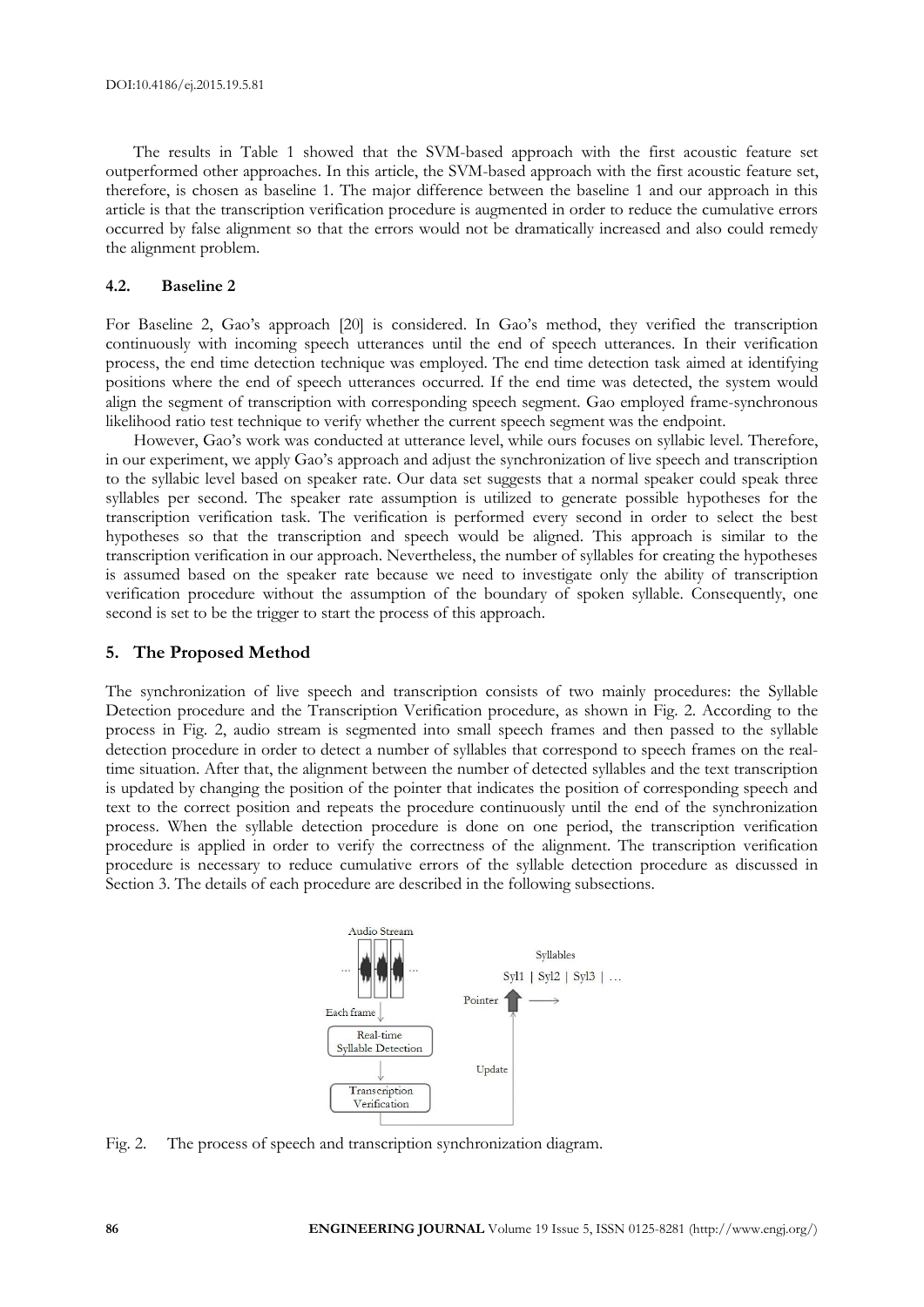#### **5.1. Real-time Syllable Detection**

There are four necessary modules in the real-time syllable detection procedure: 1) Feature Extraction, 2) Real-Time Syllable Endpoint Detection, 3) Landmark Detection and 4) Scoring Peak, as illustrated in Fig. 3. Firstly, the audio stream is segmented into small speech frames, and then the speech frames are passed to the feature extraction module continuously in order to extract acoustic feature vectors from a speech frame. After that, the acoustic feature vectors are conveyed into the real-time syllable endpoint detection module to determine whether the corresponding speech frame of this acoustic feature vector is an endpoint of syllable. In case that the endpoint of the syllable is detected, it could be concluded that a syllable had been spoken. Then, the pointer indicating the position of the alignment between speech and text should be updated to the next syllable. Although the syllable detection using the endpoint detection algorithm yields reasonable results, it still could miss to detect some syllables because some endpoints might not be detected. To reduce such the error, the acoustic feature vectors extracted from the speech frames starting from the last endpoint to the latest endpoint are kept and conveyed into the landmark detection module.. This module is designed to locate the other landmarks of the syllables in the segment. Before the location is accepted to be the landmark of the syllable, the scoring peak module is applied to compute the landmark score in order to verify the correctness of the detected landmark. After all landmark positions are confirmed, the pointer indicating the alignment position is adjusted to the new position according to the number of landmarks or detected spoken syllables.



Fig. 3. The real-time syllable detection procedure diagram.

# 5.1.1. Feature extraction

In the feature extraction module, an acoustic feature vector is extracted from each speech frame. The location of the syllable could be detected by loudness due to the aspect of syllables or vowels that could be found at the loudest point of a syllable. The sound intensity, which is the loudness function of speech, is therefore chosen to represent an acoustic feature in our task. To capture the sound intensity for each speech frame, the band-pass filter range between  $640$  Hz –  $2800$  Hz is set up because the intensity of this band is not affected by noise in the high frequency band caused by environments or fricative voiced. Consequently, this intensity can represent the characteristic of syllables clearly as reported by [27]. After speech frames are passed into that band pass filter, the short-time energy algorithm then applies to compute the intensity of each speech frame. Besides for each speech frame, which is delivered to the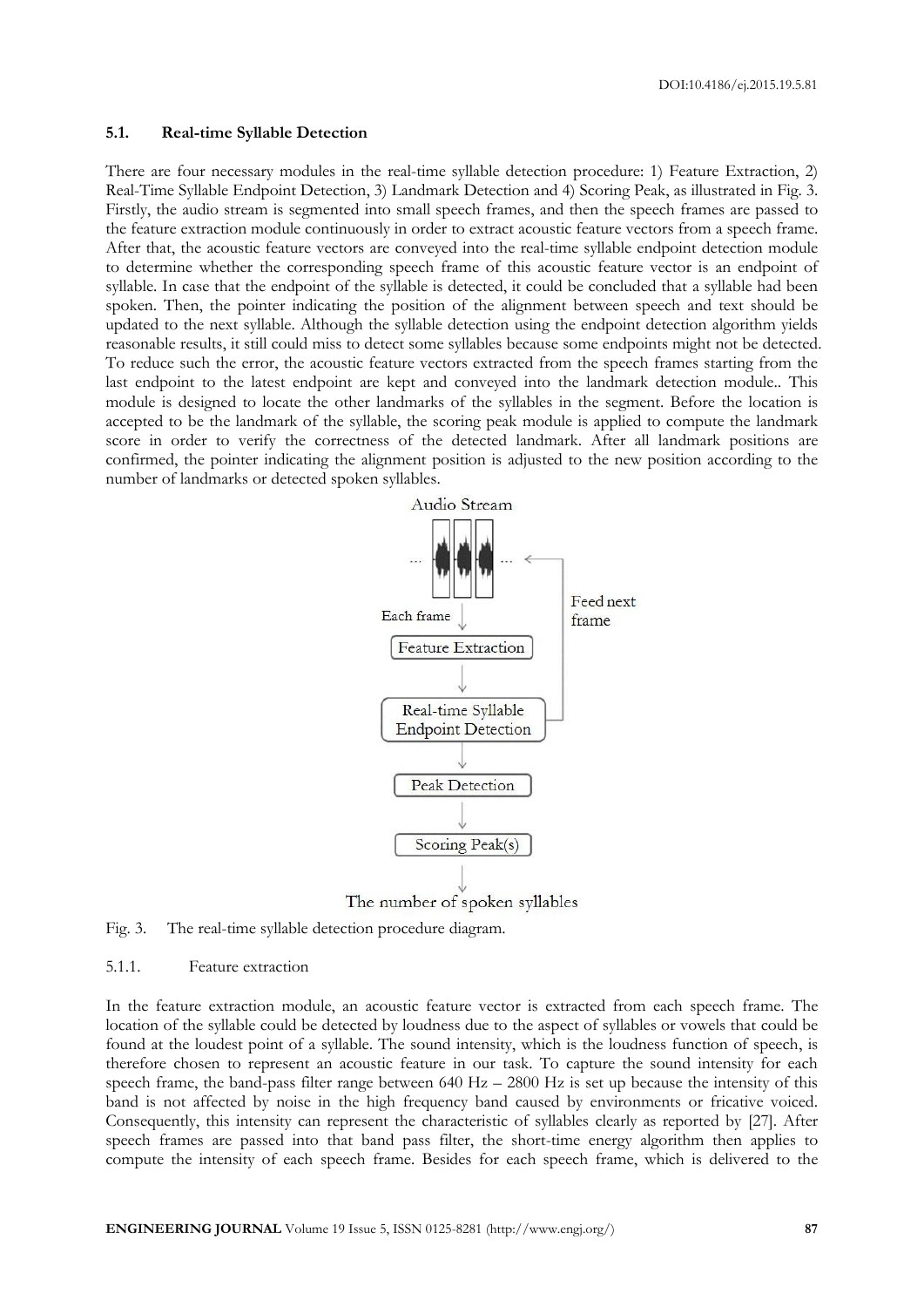feature extraction module, the window size is set at 25 msec. while the overlap period between each speech frame is assigned at 10 msec.

## 5.1.2. Real-time syllable endpoint detection

Each of speech frames extracted by the feature extraction module is tracked by the real-time syllable endpoint detection module in order to detect the endpoint of the syllable. The real-time syllable endpoint detection module determines whether the intensity of a speech frame is greater than the setup threshold. If the intensity is more than the threshold, still, it will be considered to be syllable duration. Otherwise, it is assumed that it is an end point or a starting point of a syllable. According to the example shown in Fig. 4, the starting point of syllable is at the point A, at which the intensity of a speech frame is greater than the threshold. Based upon our preliminary experiment on the training dataset, we define the threshold at 56 dB, since it provides the best results as reported in our previous work [14]. As we mentioned, the endpoint should be at the point B, at which the intensity of a speech frame is less than the threshold. Although the assumption of threshold for defining the endpoint is reasonable, it is still inaccurate in some practical cases.



Fig. 4. The example of endpoint detection.

Considering the example in Fig. 4, we can notice that the middle of the syllable between the point B and the point C is less than the threshold in only a few frames. Consequently, it leads to detect the incorrect endpoint of syllable because the intensity of speech frames drops dramatically due to some factors, such as noises and the speech production condition, and then the intensity of speech frames raises above the threshold again in a few speech frames later. To avoid the situation that the intensity of a few speech frames significantly decreased for a while, we therefore take neighbor frames of such speech frames into account by considering the next six consecutive frames in order to determine whether it is the real endpoint. As in an example with this strategy, the point E is considered as the endpoint instead, whereas the point B and D are not. Additionally, not only the endpoint is determined in this module, but also the intensity segment of each speech frame is gathered from the starting point to the endpoint. As in Fig. 4, the intensity segment will be conveyed to the next module from the point A to E.

## 5.1.3. Landmark detection

To reduce the miss detection of the syllable endpoint detection, the intensity segment from the last module is forwarded into the landmark detection module for locating the landmark of syllable, after the endpoint is detected. The landmark detection is necessary because all of syllable landmarks or syllabic nuclei can be verified in the segment. In the same way, the number of syllables in the segment can be computed. To locate the landmark of syllable, Mermelstein's convex hull algorithm is chosen [15]. The convex hull algorithm is proposed to find the maximum and the minimum of an interested period. In our case, the interested period is the intensity segment. The maximum sometimes refers to the peak. In syllable detection task, the peak of intensity is considered as the candidate syllabic nucleus. The process of convex hull algorithm is performed by the following steps. Firstly, Dips of the convex hull are computed by the difference between the maximum and the minimum of the intensity of the intensity segment. Then if the dip is greater than the threshold's dip, the convex hull algorithm would be divided the considered segment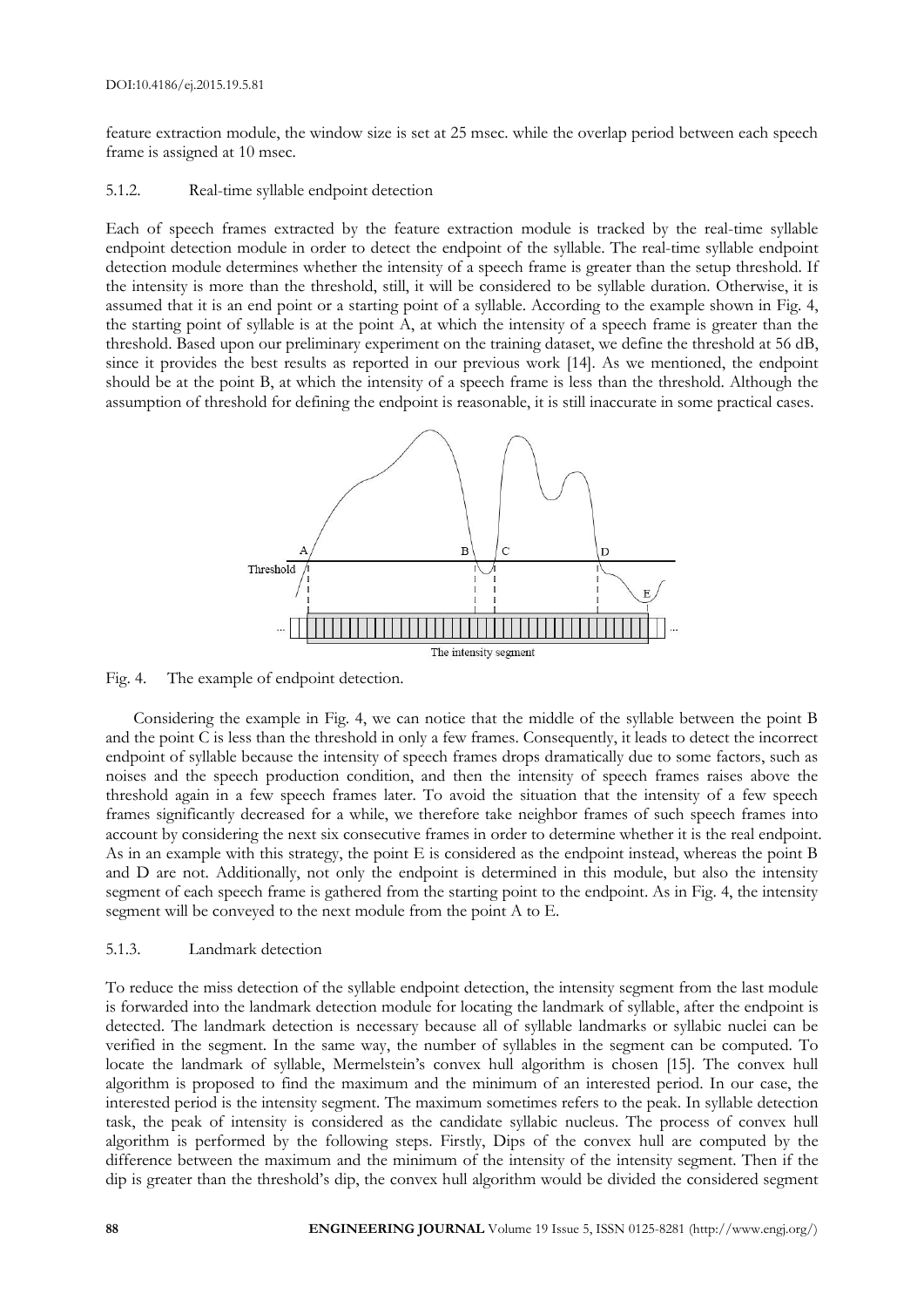into sub segments and recursively calculate dip on every new generated sub segments until it could not be segmented. Eventually, peaks of sub segments, which could not be divided, are locations of syllable nuclei.

#### 5.1.4. Scoring peaks

After obtaining the locations of the syllable landmarks in the intensity segment, each candidate landmark is then verified whether it is the actual syllable nucleus of syllables by using a statistical machine learning approach. The support vector machine (SVM)-based classifier is applied to classify landmarks relied on two acoustic features. One is the intensity of the landmark location that is passed into the high-pass filter frequency band at 300 Hz. Another acoustic feature is obtained from the maximum of the autocorrelation value between 60 Hz to 320 Hz in the frequency band below 900 Hz as Dareeyoah's work [23] suggested.

After determining all actual syllabic nuclei from all candidates, the pointer indicating the alignment position is adjusted its position to the new position according to the number of the actual landmarks or detected spoken syllables. This result will be the input information for the next approach, transcription verification.

#### **5.2. Transcription Verification**

The syllable detection procedure has a chance to miss detecting some syllables in the real-time situation due to the limitations mentioned in [14]. The transcription verification procedure therefore is necessary to verify and correct such errors. In the transcription verification procedure, a speech segment gathered by the syllable detection procedure is considered simultaneously together with hypothetic transcriptions in order to improve performances of the synchronization. The transcription verification procedure consists of the following steps as presented in Fig. 5.

The segment of speech frames from the previous procedure is passed into the MFCCs extraction module to extract acoustic feature vectors, while the number of syllables, which are computed by the syllable detection procedure, is adopted in the hypothesis generation module to generate possible hypotheses. After extracting the acoustic feature vectors from the speech segment and generating possible hypotheses, the force alignment module is performed in order to compute a confident score of each hypothesis. Eventually, the scoring module is to rank the hypotheses according to their confident score and then the pointer of the alignment between speech and text is adjusted from the last considered position of the syllable detection procedure as the next new considered position according to the highest score hypothesis.



Fig. 5. The transcription verification procedure diagram.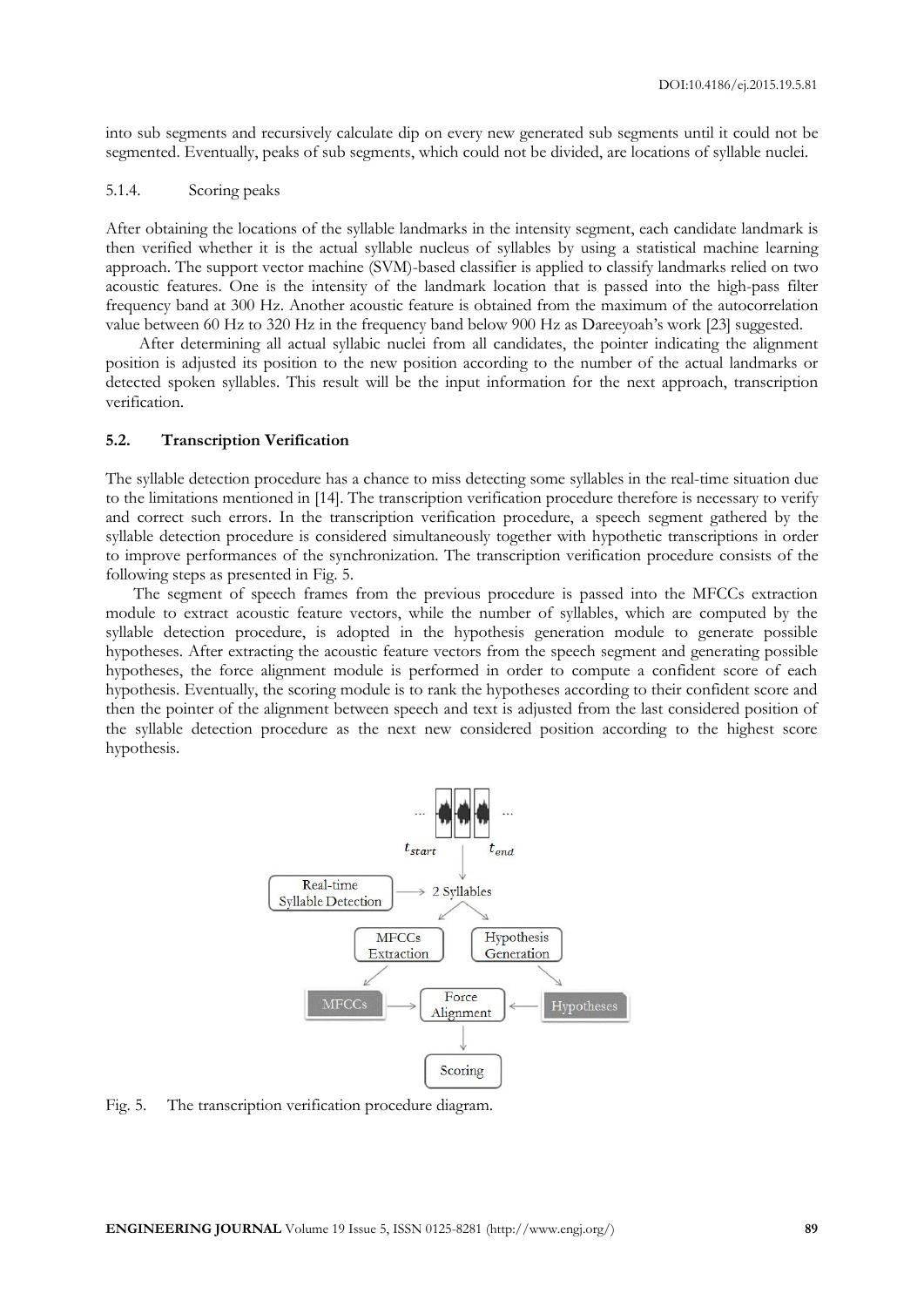# 5.2.1. MFCCs extraction

In the MFCCs extraction module, acoustic features are extracted from speech signals in order to represent the characteristic of speech signals. The standard Mel-frequency cepstral coefficients (MFCCs) are employed. The MFCCs with their derivative consisting of the delta of MFCCs and the acceleration of MFCCs are computed as well. The deltas of MFCCs are differences between the MFCCs in each time position, while the accelerations are differences between the deltas of MFCCs. The degree of MFCCs is set at 13; in consequence, the acoustic feature vectors are represented by MFCCs with their derivative having 39 dimensions. Those acoustic feature vectors are computed from the speech signal every 10 msec with the window size at 25 msec. After calculating the 39 MFCCs, the acoustic feature vectors are put into the force alignment module.

# 5.2.2. Hypothesis generation

The hypothesis generation module generates possible transcriptions of text, which are likely to match with the speech segment. To build possible hypotheses, the hypothesis generation module takes the number of syllables predicted by the real-time syllable detection procedure together with the entire transcription and then expands boundaries of hypotheses. Given the number of expanding hypotheses (*n*), the hypothesis generation module would create *2n+1* hypotheses. For example, given a number of expanding boundary hypotheses at 1, three hypotheses therefore are created as shown in Fig. 6.



Fig. 6. The example of generating possible hypotheses for alignment when setting *n* at 1.

As illustrated in Fig. 6, the first hypothesis is the number of syllables that is similar to the number of syllables computed from the real-time syllable detection procedure. In the second hypothesis, the number of syllables of the hypothesis is less than the first the hypothesis by one syllable. The number of syllables of the third hypothesis is more than the number of syllables of the first hypothesis by one syllable. After knowing the number of syllables for each hypothesis, the hypothesis generation module matches amount of syllables to the corresponding transcription and then generates the transcription for each hypotheses.

Based upon this idea and preliminary experiment, the correctness of the synchronization between speech and text could be verified more firmly if longer speech segments are processed. The longer segment obtained, the more information acquired. Therefore, the number of previous segments of speech and transcription could be combined with the present segment to make the considered segment longer for *n* previous segments as well. The result of each hypotheses will be more precisely but more time-consuming.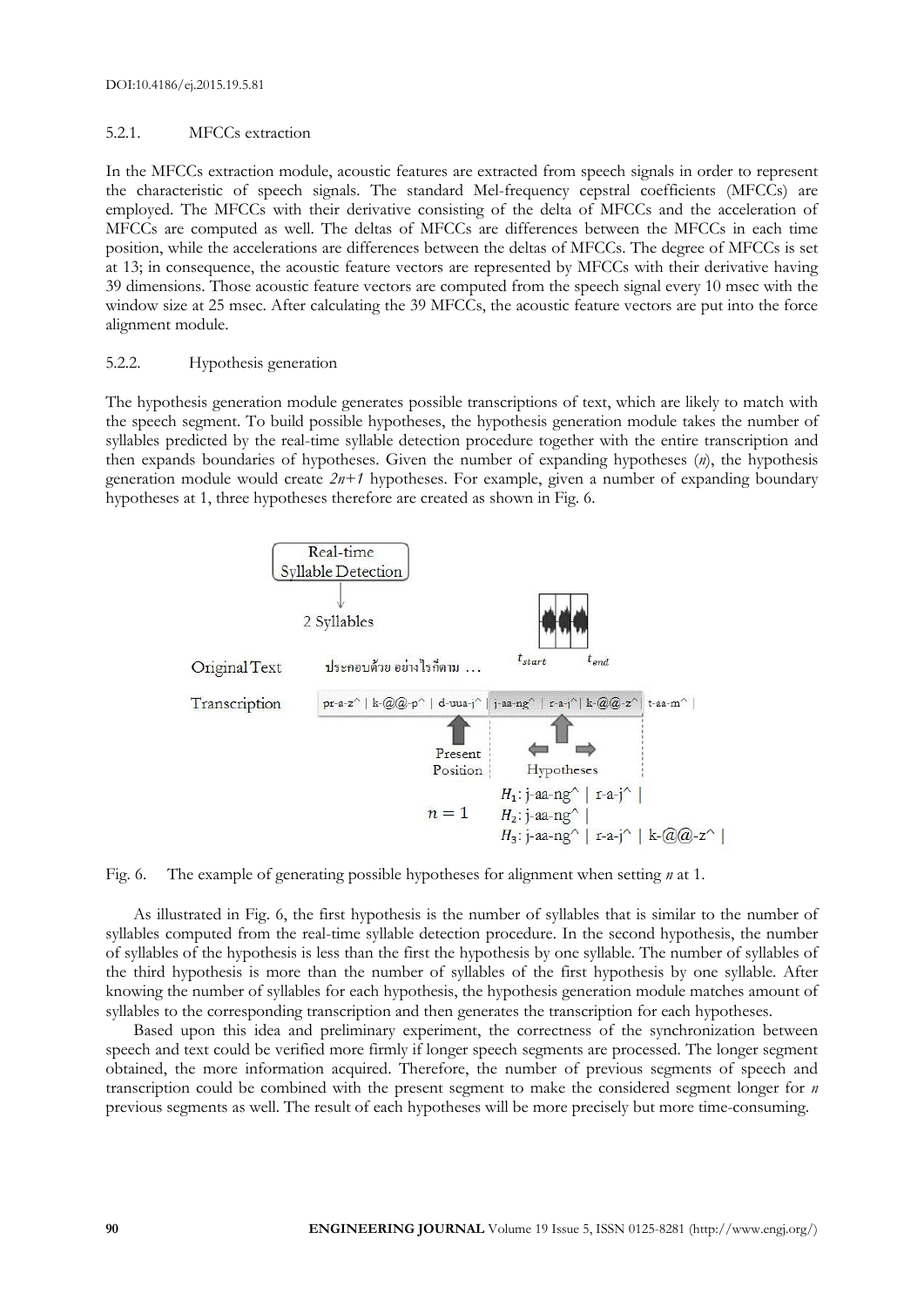# 5.2.3. Force alignment

After obtaining the acoustic feature vectors and the possible hypotheses, the force alignment is performed. The acoustic feature vectors and the possible hypotheses are input into the force alignment module in order to compute log-likelihood scores for each hypothesis so that those scores will be ranked in the scoring module. The force alignment of an ASR system is to restrict and force the possible output of recognition results to the given hypothesis in order to acquire likelihood scores of matching between an acoustic input and its corresponding transcription. The force alignment also provides boundaries of transcription. Each acoustic model is computed how likely between the acoustic model and the speech signal are and then each log-likelihood score is combined in the decoder step to find the exact score that transcription and speech are matched. For constructing the force alignment module, the Hidden Markov Model (HMM)-based approach is chosen.

# 5.2.4. Scoring

The log-likelihood scores obtained from the force alignment module are used to select the best hypothesis in the scoring module. The log-likelihood score of each hypothesis is used to order the rank of each hypothesis. The higher rank it is, the more likely it will be the correct hypothesis. After the ranking step, the best hypothesis among other hypotheses is selected. Then the pointer indicating position of alignment is updated by using the number of syllables of the best hypothesis in order to adjust the position of alignment toward the correct position, which could reduce the cumulative error from the real-time syllable detection procedure alone.

# **6. The Details of Study**

In this section, details' study of our synchronization method of speech and text is reported. Beginning with the setting of experiment, details of the experiments and results are presented respectively. Eventually, the discussion about our method is discussed. Each detail is described as follows.

# **6.1. Experimental Setup**

In the experimental setup, there are three parts: the data set, the baseline and the evaluation method. The data set describes the data set using in the experiment. Then, baseline introduces baseline systems in the experiment in order to compare their results with our approach. After that, the evaluation method is presented to be a standard for assessing the performance of the systems.

## 6.1.1. Data set

The Large Vocabulary Thai Continuous Speech Recognition Corpus (LOTUS) [28] is selected as the data set in the experiment. The LOTUS corpus consists of four major data set including Phonetically Distribution (PD) set, Training (TR) set, Development Test (DT) set and Evaluation Test (ET) set. In our experiment we only chose two sets of the LOTUS, the PD set and the TR set, for conducting experiments. Therefore, we have 1260 utterances on the PD set, while acquired 3007 utterances on the TR set.

## 6.1.2. Evaluation method

To measure the error of the synchronization of transcription and speech, the measurement, temporal aberration by [6], is applied and adapted to describe how the synchronization is at a moment. Nonetheless, in our approach which is performed in the syllabic level, the temporal aberration is changed to be the error aberration. The result will be tested with the reference time-aligned transcription on every endpoint of each segment. Similarly, when the pointer adjusts to the next syllable position, called phrase (P<sub>i</sub>), the error aberration at P<sub>i</sub> is computed by the difference of a number of syllables between the reference transcription and the result from the beginning to the ending time of the current phrase of transcriptions as shown in Eq. (2). In Eq. (2),  $S_{\text{Pi}}$  denoting cumulative syllables are counted from the start of the spoken utterance until the current phrase (Pi).  $S_{Ri}$  is a number of exact syllables counted from the reference transcription from the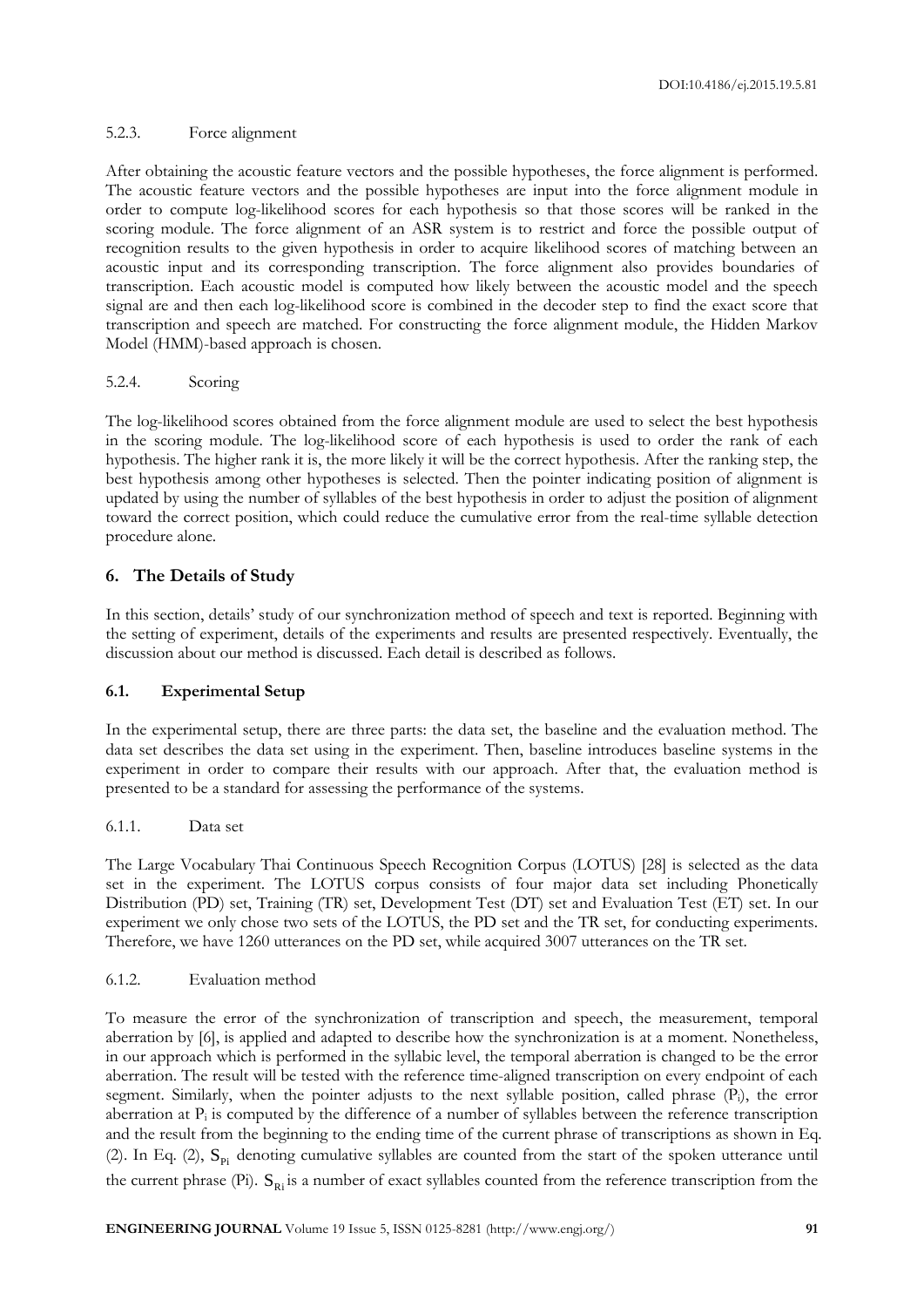beginning to the current ending time as same as the  $S_{p_i}$ . The error aberration at phrase Pi ( $E_{p_i}$ ) can calculate from the difference between  $S_{p_i}$  and  $S_{R_i}$  for each phrase.

$$
E_{\rm pi} = S_{\rm pi} - S_{\rm Ri} \tag{2}
$$

The  $E_{pi}$  value shows that at the current phrase where the speech utterance is spoken, the alignment between speech utterance and transcription is in which states. Three states: the deletion state, the insertion state and the correct state, could be determined by the characteristic of the  $E_{p_i}$  value. The deletion state happens when the  $E_{pi}$  value is less than zero. It could infer that the alignment position is slower than the reference position. In case that the  $E_{p_i}$  value equals zero, it could refer to the correct state, which means the synchronization is correctly aligned. If the  $E_{pi}$  value is greater than zero, it is in the insertion state, in which the alignment position is faster than the reference position. The example of the error aberration results illustrates in Fig. 7.



Fig. 7. The example of the error aberration ( $E_{pi}$ ) value at every phrase compared between the reference and the result.

After computing the  $\,rm E_{\rm Pi} \,$  value for each phrase of the sentence (S), the total error aberration (  $\rm E_{\rm er(S)}$  ) of the reference time-aligned transcription of *S* is calculated in order to count the absolute total number of E<sub>Pi</sub> via Eq. (3), where *n* is a number of phrases in the *S*. For example, the total error aberration value is at 4 for Fig. 7. Furthermore, the reference deviation  $(R.D.)$  is also computed by Eq. (4) to measure the deviation from the reference line. The reference line is a case where  $E_{pi}$  value is zero. In the Eq. (4), the  $E_{pi}$  value is the error aberration of each phrase of sentence *S* consisting of *n* phrases.

$$
E_{\text{err}}(S) = \sum_{i=1}^{n} \left| E_{\text{Pi}} \right| \tag{3}
$$

$$
R.D. = \sqrt{\frac{1}{n} \sum_{i=1}^{n} (E_{\rm pi})^2}
$$
 (4)

Since every syllables consists vowels as the nucleus of the syllable structure in Thai language, thus, to count syllables for our method and the baseline methods, we define vowels as a representative of each syllable.

In the experiment, time processing using for the synchronization is also considered because the condition of the synchronization in our scenario is in the real-time situation. The time processing is measured by taking the elapsed time into consideration for every phrase and then estimating the average processing time relied on every processing phrase.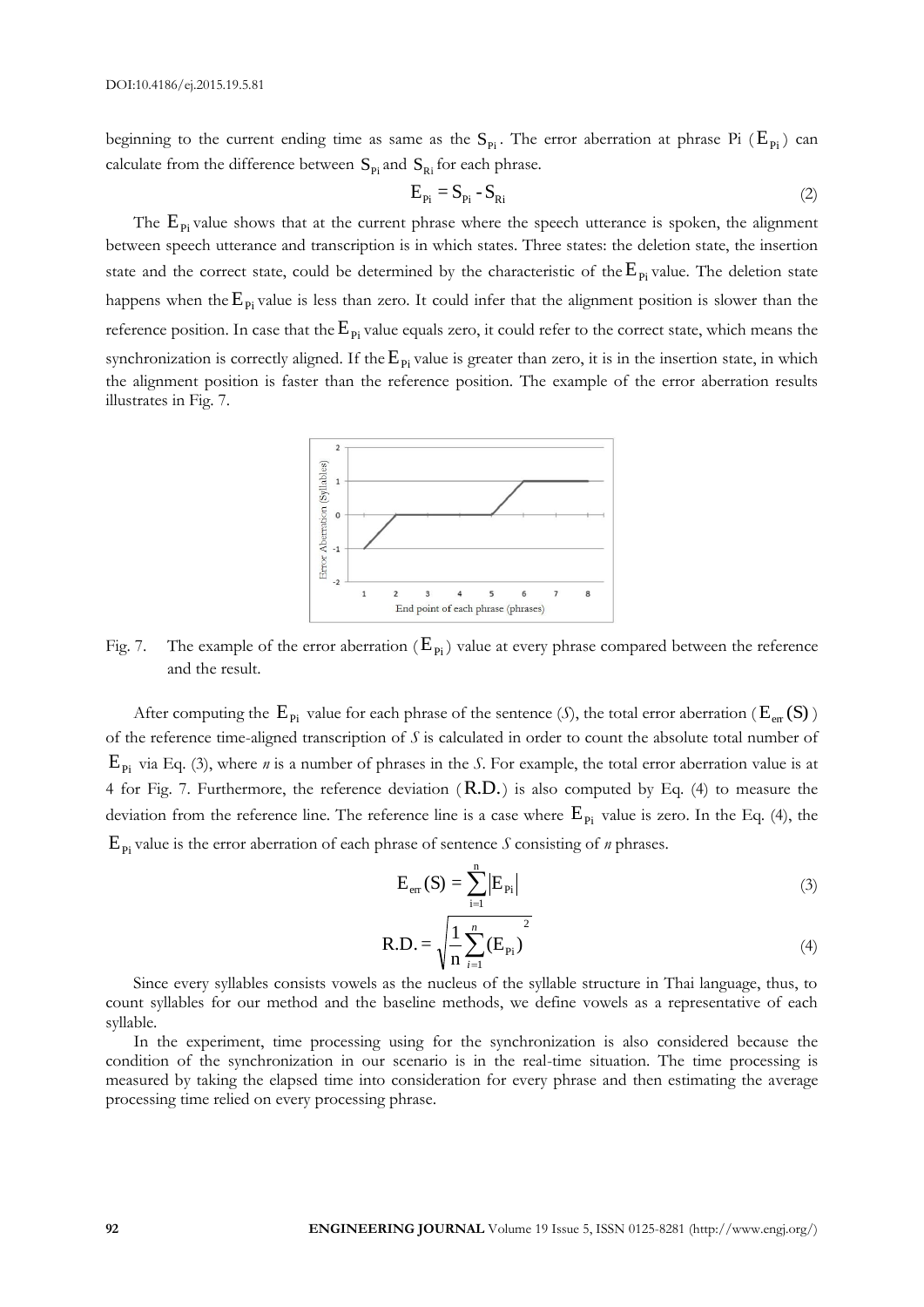DOI:10.4186/ej.2015.19.5.81

# **6.2. Experiments and Results**

In the experiment, our approach is evaluated and is compared with the baseline 1 and the baseline 2 on the PD set of LOTUS. First The TR data set is used for training the acoustic models for the transcription verification procedure. The HMM-based model with five states and the transition from left to right is selected to model acoustic parameters. The model is constructed by not considering neighbor context, referred to mono-phone, and is estimated probability by one Gaussian mixture model with the 39 dementional MFCC vectors. The PD data set in the experiment is divided into two data sets. One is the data set for development set consisting of 30% in the PD data set or 504 utterances both male and female. The development set purposed for training two parameters in the transcription verification module which are the numbers of previous segments and the number of expanding hypotheses as describe in the hypotheses generation module. Another set consisting of the rest of utterances in PD data set (1176 utterances or 70% of the data set) is used to test our approach and the baselines. All Thai phonemes of transcriptions using in the experiment is converted into C form and V form, where C stands for consonants and V denotes vowels, because we intend to determine whether the position of the synchronization is in the correct reference portion without considering their lexical meaning.

To conduct the experiment, parameters are set for our approach and baselines as follows. In baseline 1, the threshold of intensity for determining the end point of syllable is set at 56 dB and neighbor speech frames, of which the intensity unexpectedly drops, are configured at six consecutive frames according to the preliminary experiment in our previous work [14]. Also the score peak module's parameters are set as described in section 5.1.2.

For baseline 2, the HMM-based model was trained as mentioned above on the TR data set, in which the data do not get involved in the PD set. Other configurations are the number of expanding hypotheses and the number of previous segments for reconsidering the alignment. Based on our preliminary experiment in the development set, the number of expanding hypotheses is set at 3 whereas the number of previous segments is configured at 5.

For our approach, the configuration of the real-time syllable detection procedure is similar to baseline 1. However, some setup for the transcription verification procedure is different from baseline 2. In our approach, the expanding hypotheses parameter is set at 1 which had been reported as the best result for our preliminary experiment in the development set.

Since the experiment is conducted on the existing speech data, a speech audio is split into small segments and those segments are streamed continuously into the synchronization process of approaches on every 125 msec. until the end of audio in order to imitate the live-speech situation. This scenario is similar to gather the speech data from the real microphone with 2000 frame buffer size.

Results of the experiment are reported in Table 2. The results indicate that our approach provides total error aberration less than other baselines with the reasonable time processing.

|                                              | <b>Baseline 1</b> | Baseline2 | Our Approach |
|----------------------------------------------|-------------------|-----------|--------------|
| <b>Total Deletion</b>                        | 4031              | 1216      | 1363         |
| Total Insertion                              | 5895              | 1229      | 1068         |
| Total Error Aberration                       | 9926              | 2445      | 2431         |
| Total Error Aberration per number of phrases | 686.20            | 284.23    | 165.10       |
| Average R.D.                                 | 0.7294            | 0.4386    | 0.2904       |
| Maximum Error Aberration                     | 11                | 20        | 19           |
| Average Runtime per Phrase (seconds)         | 0.020             | 0.265     | 0.168        |

Table 2. The result of experiment on automatic real-time alignment of speech and text.

#### **6.3. Discussion**

As shown in Table 2, our approach gives the total error aberration less than baseline 1 and baseline 2 because there are some drawbacks in the baselines. For baseline 1, the significant drawback comes from the false synchronization and causes cumulative errors continuously. When the false synchronization continuously happens, the total error aberration is increasing dramatically if the error occurs in the same states. As in Fig. 8, the error is happened due to the deletion state at phrase 2 and phrase 4. After the deletion state appears at phrase 2, it is cumulative to phrase 3 because there is no method for recovering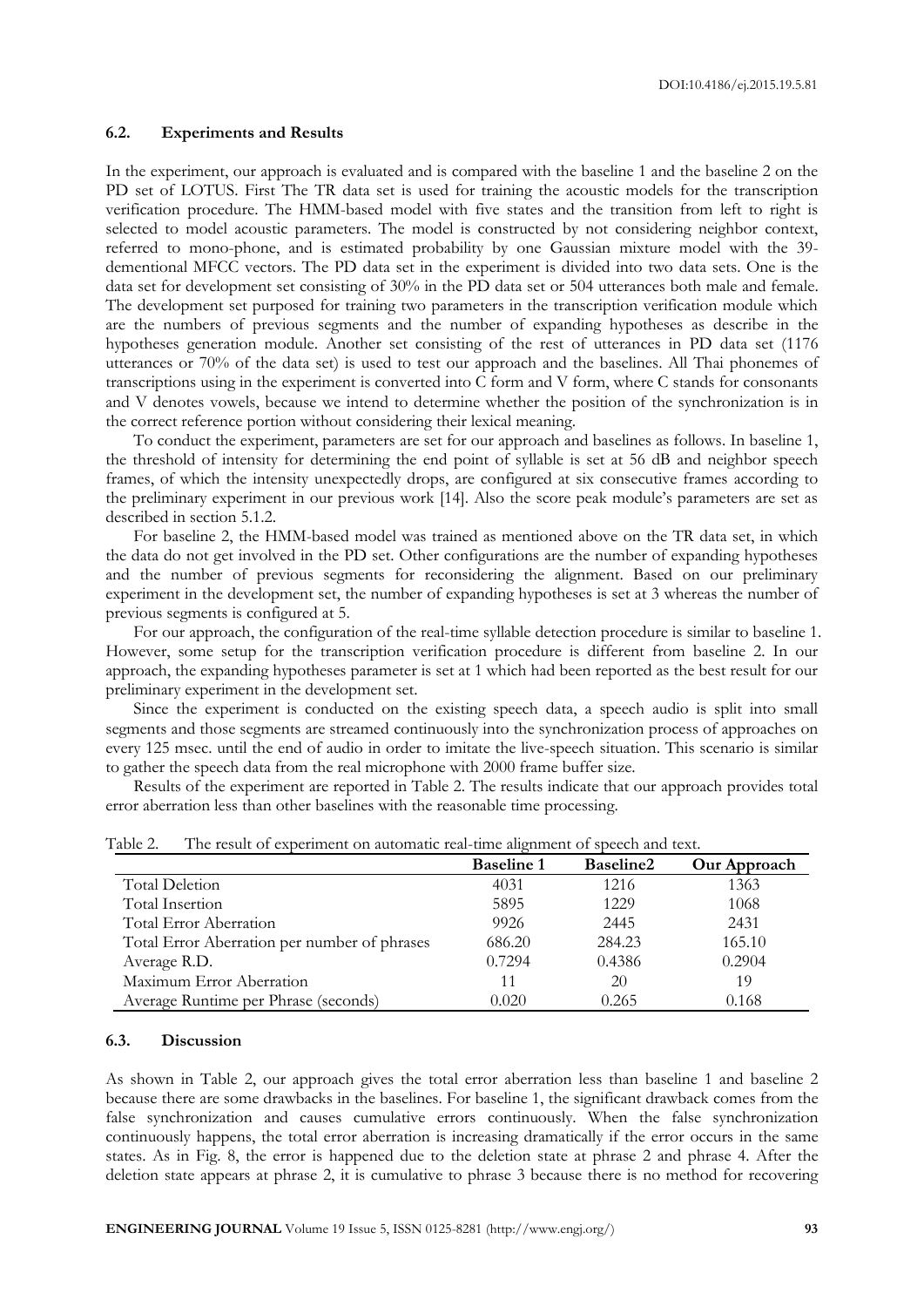such error. Consequently, the total error aberration dramatically increases due to cumulative errors from phrase 4 and 5. As in Fig. 9, we can notice that the total error aberration of baseline 1 is greater than our approaches; however, the baseline 1's processing time is less than others.



Fig. 8. The example of false alignment that happened in the same state.



Fig. 9. The error aberration comparison of our approach and the baseline 1.

Considering results of baseline 2, we found that although the total error aberration between our approach and baseline 2 are slightly different. On the other hand, the total error aberration per number of phrases, which is the normalized result between our approach and baseline 2, is greatly different. Since baseline 2 processes the synchronization every 1 second, it has less total number of phrases than our approach but yields more error in each phrase. It also directly affects time processing since the expanding hypotheses parameter is set to 3 in order to cover all possible hypotheses while our approach is adequately set to 1. In our approach, the transcription verification procedure is relied on the number of syllables detected by the real-time syllable detection procedure so it does not need to assume any time constraints like baseline 2. Consequently, our approach yields the total error aberration per number of phrases less than baseline 2.

The experiment results show that the R.D. value of our approach outperforms the others. Although the R.D. value of our approach is the smallest, the maximum error aberration is not minimal. It leads us to think that why the maximum error aberration is not consistence with the R.D. value. When investigating the results, we discovered that there are only 41 sentences from 1176 sentences (3.49%) having the R.D. value more than 1 and those sentences mainly cause the total error aberration of these sentences tending to increase continuously for our approach. This error situation could be inferred as miss synchronization. The rest of sentences do not have the error aberrations more than 3 syllables since they are recovered by the transcription verification procedure in the next phrases. Consequently, our approach gives the better performance for the overall result.

In addition, we also investigate in those 41 sentences which caused the miss synchronization error to explore what factors affect our approach. As a result, we found most common two situations that cause the error in each phrase. The first situation is occurred commonly when there is a period that speakers stop to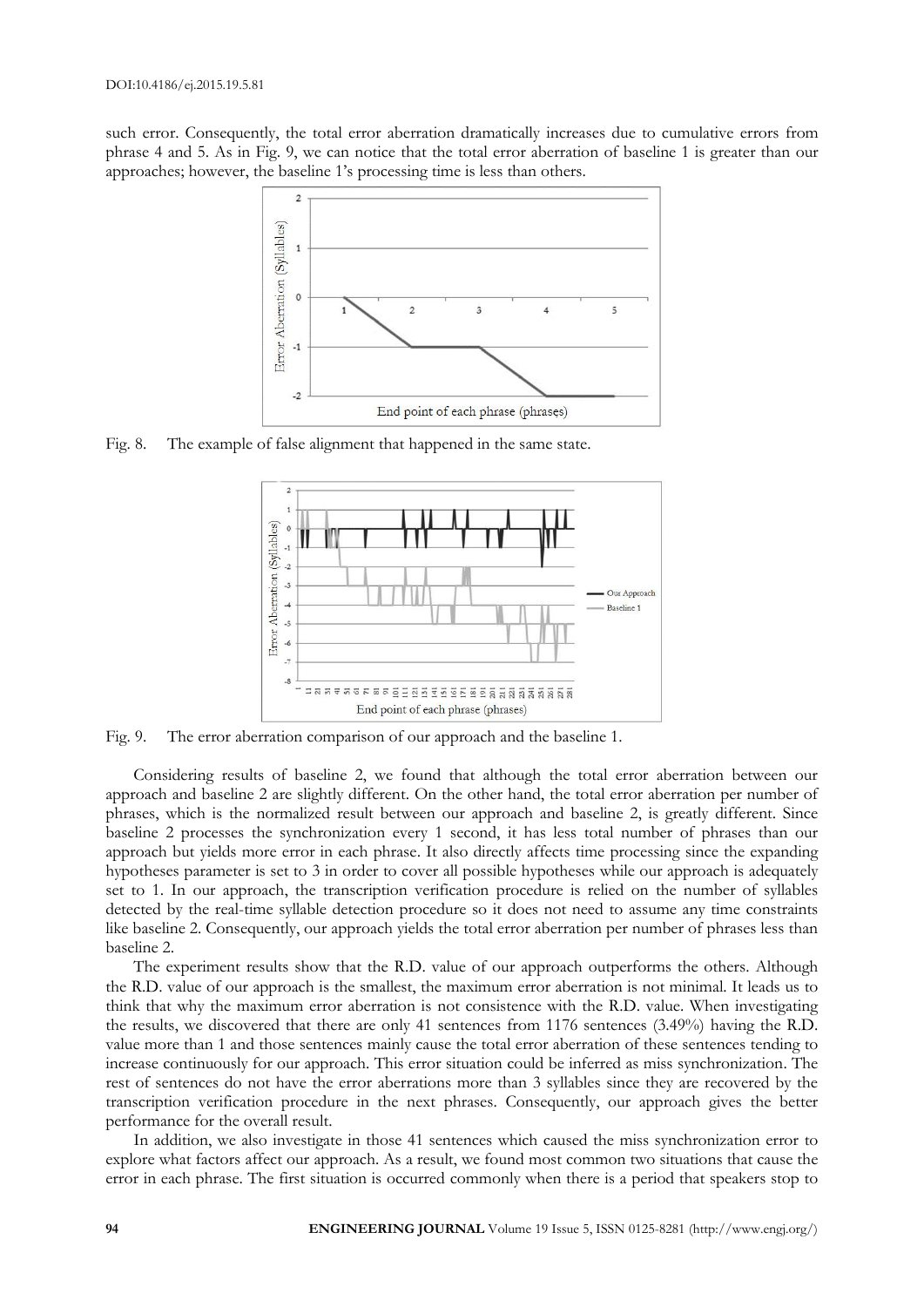breathe. The duration of some phonemes might be expanded longer than usual since the system could not know whenever speakers would stop to breathe or we called silence or short pause. For example, considering the consonant 'r' in Fig. 10, the length of duration is longer than usual, whereas the consonant 'r' should be small according to its linguistic characteristic. Due to the characteristic of the force alignment algorithm which tries to force the label 'r' of transcription to the speech segment, the log-likelihood score of the correct hypothesis might be lower than the false one as shown in Fig. 11. The false hypothesis will be determined as the best hypothesis instead. Typically, the insertion error and the deletion error are mostly caused by this situation. However, this situation could mostly be recovered in the next few phrases.

Another situation occurs when some words in transcription are spoken faster or slower than usual. For example, when speakers utter the word "สหรัฐอเมริกา" (\s-a h-a r-a-t^ z-a m-e r-i k-a\) consisting of seven syllables whose most of their vowels are lax vowels and the speakers tend to speak pretty fast, the real-time syllable detection procedure could not detect all syllables in this word and could miss detecting three or four syllables. In case that the number of expanding hypotheses are less than a number of miss detection, the errors could not be recovered because the transcription verification procedure could not expand possible hypotheses to cover the correct hypothesis. According to the results, we found that the synchronization will keep suffering from the same state of errors continuously from this phrase and the total error aberration of this utterance will increase dramatically. Consequently, it causes cumulative errors and then makes our approach give the maximum error aberration value than baseline 1 in this case.

According to the second situation that causes an error, one factor that affects our approach is the speaking rate. Our approach correctness becomes worse if speakers utter too fast than usual. In the future work, if our approach could predict the speaking rate of each speaker individually, then the correctness of the synchronization would be improved. Another factor that partially affects our approach is the loudness. Due to the syllable detection procedure, the threshold of the real-time syllable endpoint detection module and the landmark detection module is a statistical number obtaining from the training data. It is possible that sometimes in practice users will speak overwhelmingly louder or softer than the average loudness in the training data. This situation would cause the failure on our approach in the real-time syllable detection procedure. To avoid such errors, our approach might need to take more preliminary data to predict these two parameters, the speaking rate and the loudness, before applying to practical applications.

|                                                                    |                                                                                  |                                                         | $\mathbf{x}$<br>$= 0$                                              |
|--------------------------------------------------------------------|----------------------------------------------------------------------------------|---------------------------------------------------------|--------------------------------------------------------------------|
| $\downarrow^+_\Gamma$<br>00.000                                    |                                                                                  |                                                         |                                                                    |
|                                                                    |                                                                                  |                                                         | $M \triangleright \triangleright \blacksquare$                     |
| 2.1<br>2.2<br>2.3<br>2.4<br>2.5<br>aa<br>$\rm W$<br>$\overline{W}$ | 2.7<br>$\overline{2}$ .<br>2.9<br>3.0<br>2.6<br>8<br>$\mathbf{u}\mathbf{u}$<br>k | 3.1<br>3.2<br>3<br>3<br>3.<br>З.<br>. 5<br>4<br>i<br>ng | 4.2<br>3.<br>9<br>4.0<br>4.1<br>з<br>3<br>з<br>6<br>8<br>vv 1<br>r |
|                                                                    |                                                                                  | <b><i><u> Andrew Manager (1989)</u></i></b>             | <b>ALL</b> HILL                                                    |

Fig. 10. The alignment example of the correct hypothesis.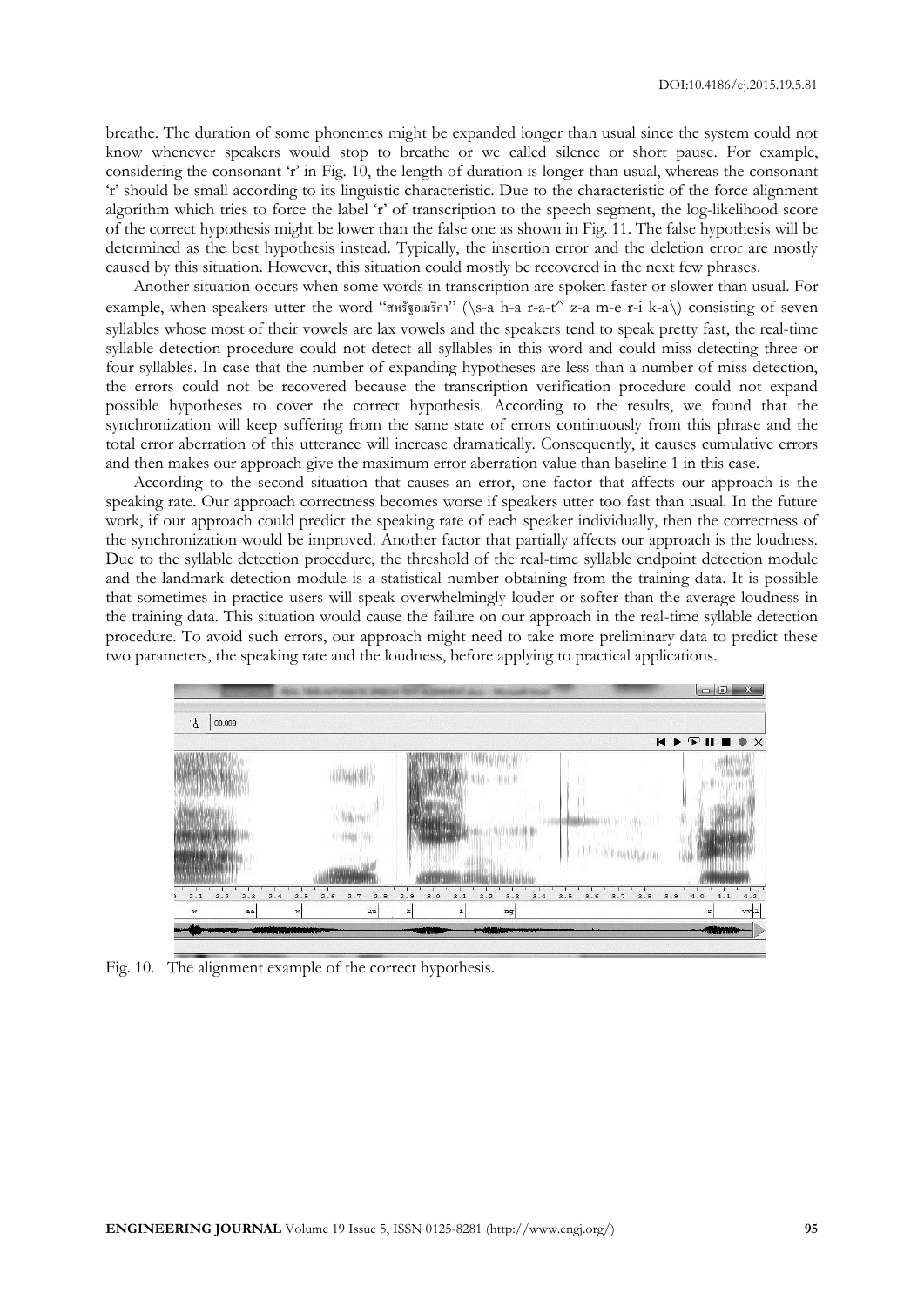| $\frac{1}{4}$<br>00.000                            |                                                      |                                                                                                                                                                                             | $\Sigma$<br>lo d                                                                                          |
|----------------------------------------------------|------------------------------------------------------|---------------------------------------------------------------------------------------------------------------------------------------------------------------------------------------------|-----------------------------------------------------------------------------------------------------------|
|                                                    |                                                      |                                                                                                                                                                                             | $M \triangleright \triangleright \blacksquare$                                                            |
|                                                    |                                                      |                                                                                                                                                                                             |                                                                                                           |
|                                                    |                                                      |                                                                                                                                                                                             |                                                                                                           |
|                                                    |                                                      |                                                                                                                                                                                             |                                                                                                           |
| ×<br>×<br>$\mathbf{r}$<br>2.2<br>2.3<br>2.1<br>2.4 | $\overline{\phantom{a}}$<br>2.7<br>2.8<br>2.5<br>2.6 | т.<br>т<br>T.<br>$\mathbf{r}$<br>$\blacksquare$<br>$\mathbf{I}$<br>$\mathbf{I}$<br>. U<br>-n<br>287<br>п<br>$\mathbf{L}$<br>3.0<br>$3 - 3$<br>2.9<br>3.5<br>3.7<br>3.1<br>3.2<br>3.4<br>3.6 | $\mathbf{1}$ and $\mathbf{1}$ and $\mathbf{1}$<br>$\top$<br>3.8<br>3.9<br>4.1<br>4.2<br>$4 -$<br>$\Omega$ |
| aa<br>W                                            | uu<br>$\rm W$                                        | $i$ ng $r$<br>kh $ a m $<br>k<br>vv<br><b>The Station of Commencer</b><br>المستحقة                                                                                                          | $\pm i$ $\vert$ 1 $\vert$<br>ph<br><b>ALL DIN</b>                                                         |

Fig. 11. The alignment example of the false hypothesis.

In terms of processing time, the experiment results indicate that our approach could be used in the real-time situation since our approach consumed the average runtime per phrases at 168.00 msec., whereas according to LOTUS [28] speakers require averagely 404.20 msec. to utter one syllable. Consequently, our approach can perform synchronizing one syllable before speakers could speak the next syllables. Therefore, it can be concluded that our approach can also support the synchronization of live speech and transcription in the real-time situation.

# **7. The Application**

In this section, the application using the real-time synchronization of live speech and its transcription is introduced. ChulaDAISY [10], which is an automated audio book generator in DAISY format, is chosen as a case study.

Generally, when constructing a full text and audio digital taking book, we have to manually synchronize between text in a book and speech audio of speakers who read the book. In ChulaDAISY, to make the synchronization task become easier, it allows a user to prepare and manipulate text in the application in order that a user could read text of the book straight-forwardly without worrying about the synchronization of transcription and speech. Still, the preparation and the manipulation of text are time-consuming, especially in case of Thai in which boundaries of sentences are difficult to determine due to a characteristic of the language. Our approach is therefore applied to ChulaDAISY in order to eliminate time for the preparation and the manipulation of text so that the productivity of producing audio books could be improved. Details of ChulaDAISY experiments are as follows.

# **7.1. Experiments and Results**

Conventional ChulaDAISY and ChulaDAISY with our approach are used to create full text and audio digital taking books in DAISY 3 format. Their time processing for generating the audio books in each approach is measured in order to investigate whether ChulaDAISY with our approach could produce the audio books faster than ChulaDAISY alone.

In the experiment, a participant who is familiar with conventional ChulaDAISY is invited to produce audio books in three trials. In three trials, we mock up scenarios, in which the participant asks to produce one-page audio book, two-pages audio book and three-pages audio book respectively. Each trial imitates the process for producing audio books in a practical situation. For the conventional ChulaDAISY, the participant has to manipulate and prepare text, whereas for ChulaDAISY applied with our approach, the participant could start reading text of the audio book suddenly. All experiments are conducted in a silent chamber and a unidirectional microphone is used to record speech audios. The processing time in the experiment for each approach measures from the starting the process of creating the audio book until the audio book is generated.

Results of the processing time in each trial are listed in Table 3. The experimental results indicate that ChulaDAISY with our approach requires less processing time for producing audio books.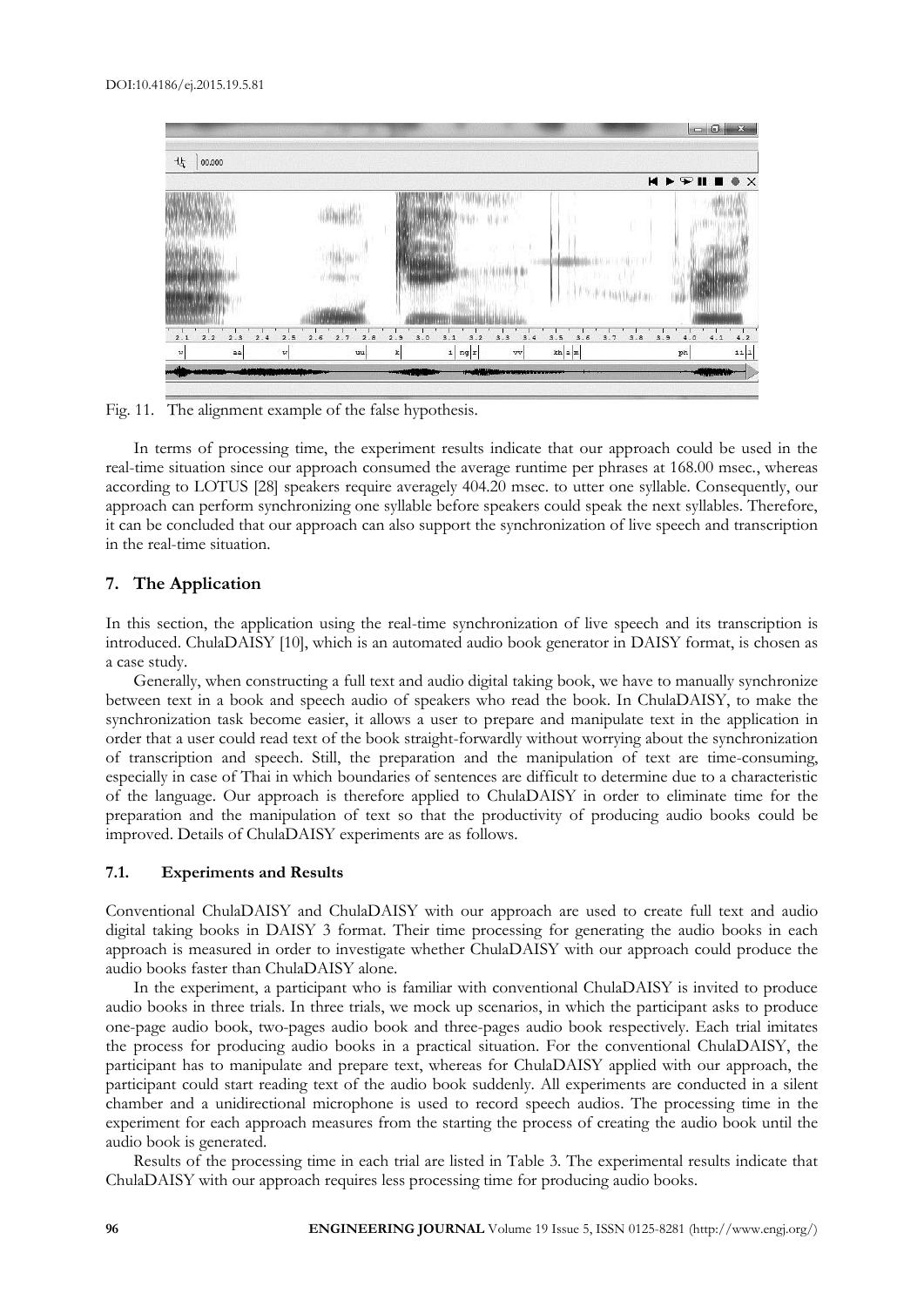|  | <b>Text Trail</b> | Number of words | Processing Time (min.) |                              |
|--|-------------------|-----------------|------------------------|------------------------------|
|  |                   |                 | <b>ChulaDAISY</b>      | ChulaDAISY with our approach |
|  | Trial 1           | 328             | 11.46                  | 2.42                         |
|  | Trial 2           | 595             | 15.90                  | 4.99                         |
|  | Trial 3           | 1085            | 24.07                  | 892                          |

Table 3. The results of processing time using for producing audio books.

#### **7.2. Discussion**

Considering results of the processing time in each trial, they shows that ChulaDAISY with our approach could reduce processing time in every trial more than two times of the conventional ChulaDAISY. This conforms to our assumption in which our approach could provide the method to produce the audio books in a faster way.

Since our experiment attempted to synchronize speech and its transcription based on the assumption that both speech audio and its transcription are consistent, we found that when our approach is applied to generate audio books practically, the participant could make three types of speaking errors that affected our approach. Three types of speaking error are an insertion error, a deletion error and a substitution error. The insertion error is the error when the participant utters some additional syllables or words that are not in the transcription. On the other hand, the deletion error is the error when the participant skips uttering some syllables or words in the transcription. Lastly, the substitution error is the error when the participant utters some words to be other words that are not in the transcription. It is obvious that those three types of errors break our assumption. As a result, our approach could not perform well in such scenarios. According to the experiments, we discovered that in our approach would definitely suffer from the insertion error and the deletion error. Although the insertion error and the deletion error could cause negative effects on our approach, the substitution error might not give much trouble because our approach only considers a number of syllables, not a lexical meaning, as a key of synchronization in the syllabic level. Thus, as long as the error utterance has the same length of syllables equally to its corresponding transcription, our approach would be robust from the substitution error.

When these types of error occur, the system would probably choose the wrong hypothesis in that phrase and become cumulative errors of the next phrases. When this comes to practical uses, users have to re-utter the utterance that they do not utter correctly.

#### **8. Conclusion**

This article introduces the automatic synchronization of live speech and its transcription in the real-time situation at the syllabic level. In our approach, the real-time syllable detection procedure and the transcription verification procedure are proposed. In the real-time syllable detection procedure, the syllable detection technique is utilized to locate syllable positions and calculate total spoken syllables. In the transcription verification procedure, the HMM-based approach is selected to compute log-likelihood scores of hypotheses generating from the output of the real-time syllable detection procedure in order to verify and determine the best hypothesis for the synchronization. Experimental results show that our approach outperforms two baselines which have been applied for Thai. Considering the processing time for the synchronization, it also indicates that our approach could perform in the real-time situation because our approach utilizes the processing time less than the time at which speakers produce a syllable.

Besides, our approach is applied to ChulaDAISY. In the experiment, the results indicate that ChulaDAISY with our approach could reduce time consumption for producing audio books due to the text preparation process. As a result, the productivity of producing audio books could be improved. Nevertheless, there are the speaking errors from users which could cause problem to our approach.

In the future work, we plan to handle such errors by considering the speaking rate as the parameter to customize the number of expanding hypotheses during the automatic synchronization between live speech and its transcription so that our approach could generate the correct hypothesis in the transcription verification procedure. Furthermore, the silence detection technique could help our approach to perform the transcription verification procedure more accurately.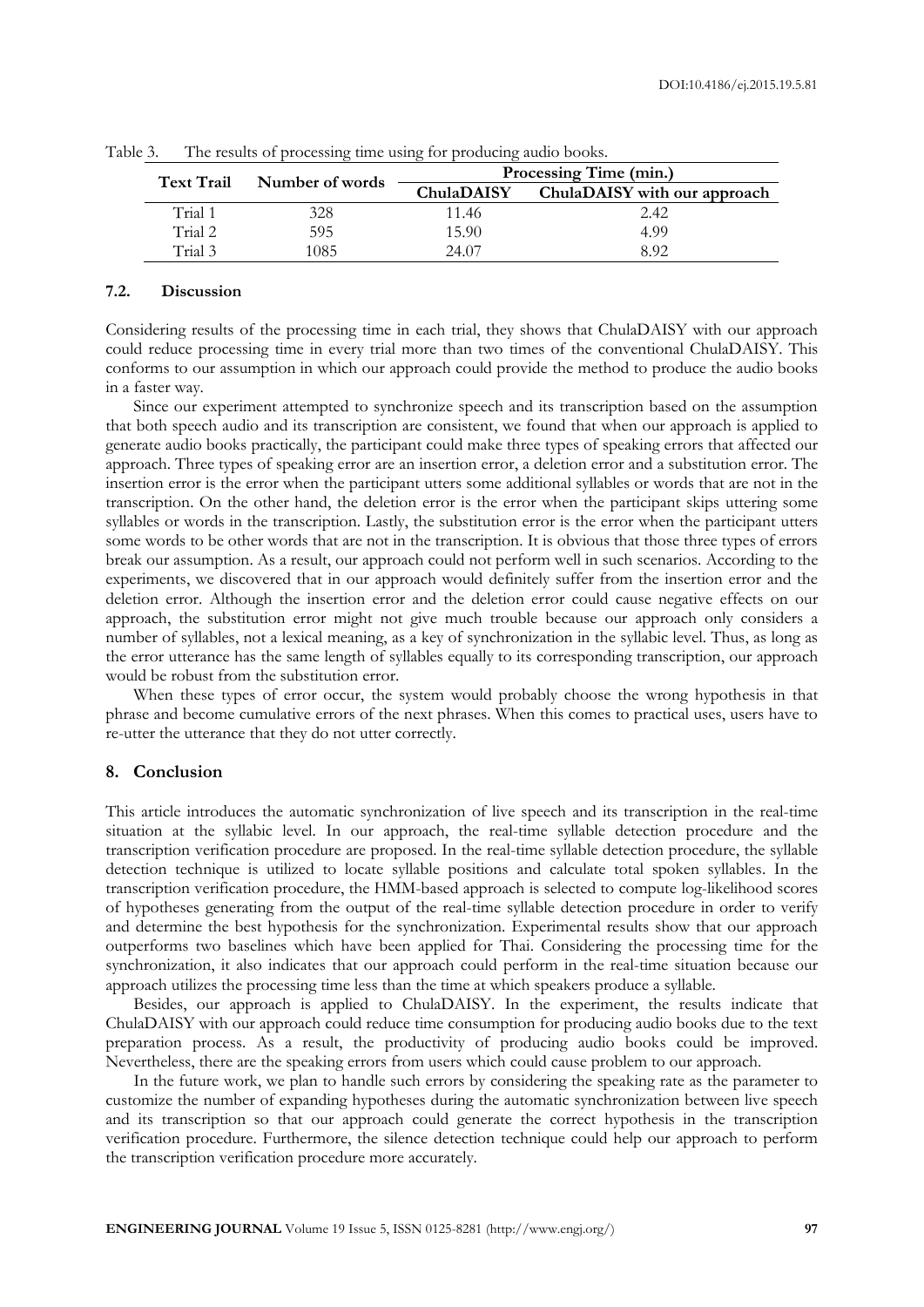# **Acknowledgement**

This research was funded by the Chulalongkorn University Graduate Scholarship to commemorate the 72nd Anniversary of His Majesty King Bhumibol Adulyadej given by Graduate School Chulalongkorn University.

# **References**

- [1] J. E. Garcia, A. Ortega, E. Lleida, T. Lozano, E. Bernues, and D. Sanchez, "Audio and text synchronization for TV news subtitling based on automatic speech recognition," in *Broadband Multimedia Systems and Broadcasting, 2009. BMSB '09*. IEEE International Symposium, May 13-15, 2009, pp. 1–6.
- [2] A. Ando, T. Imai, A. Kobayashi, H. Isono, and K. Nakabayashi, "Real-time transcription system for simultaneous subtitling of Japanese broadcast news programs," *Broadcasting, IEEE Transactions*, vol. 46, pp. 189–196, Sept. 2000.
- [3] Y. Wang, M.-Y. Kan, T. L. Nwe, A. Shenoy and J. Yin, "LyricAlly: Automaitc Synchronization of Acoustic Musical signals and textual lyrics," in *Proceedings of the 12th ACM International Conference on Multimedia*, Oct. 10–16, 2004, pp. 212–219.
- [4] S.-W. Li, H.-T. Lin and H.-Y. Chen, "How Speech/Text Alignment Benefits Web-based Learning," In *Proceedings of the 13th annual ACM international conference on Multimedia*, 2005, pp. 259-260.
- [5] Hindenburg Systems ApS, Hindenburg ABC. [Online]. Available: http://hindenburg.com/products/hindenburg-abc/. [Accessed: 23 July 2014].
- [6] D. Damm, H. G. Grohganz, F. Kurth, S. Ewert, and M. Clausen. "SyncTS: Automatic synchronization of speech and text documents," in *Proceedings of the AES 42nd International Conference*, 2011, pp. 98–107.
- [7] Y. Wang, M.-Y. Kan, T. L. Nwe, A. Shenoy, and J. Yin, "LyricAlly: Automatic synchronization of acoustic musical signals and textual lyrics," in *Proceedings of the 12th Annual ACM International Conference on Multimedia, New York*, NY, USA, 2004.
- [8] X. Anguera, N. Perez, A. Urruela, and N. Oliver, "Automatic synchronization of electronic and audio books via TTS alignment and silence filtering," in *Proceedings of ICME 2011*, 2011, pp. 1–6.
- [9] D. Iskandar, Y. Wang, M.-Y. Kan, and H. Li, "Syllabic level automatic synchronization of music signals and text lyrics," in *Proceedings of ACM Multimedia*, New York, USA, 2006, pp. 659–662.
- [10] P. Punyabukkana, N. Lertwongkhanakool, N. Kertkeidkachorn, S. Vorapatratorn, P. Hirankan, and A. Suchato, "ChulaDAISY: an automated DAISY audio book generation," in *Proceedings of the Sixth International Convention for Rehabilitation Engineering and Assistive Technology (i-CREATe 2012)*, Singapore, July 24–26, 2012.
- [11] The DAISY Consortium, the ANSI/NISO Z39.86 Specification for the Digital Talking Book. [Online]. Available: http://www.daisy.org/z3986/2005/Z3986-2005.html, [Accessed: 23 July 2014].
- [12] The DAISY Consortium, AMIS: DAISY 2.02 & DAISY 3 Playback Software. [Online]. Available: http://www.daisy.org/amis/amis-daisy-2.02-daisy-3-playback-software. [Accessed: 23 July 2014].
- [13] P. Charoenpornsawat and V. Sornlertlamvanich, "Automatic sentence break disambiguation for Thai," In *Proceedings of ICCPOL2001*, Korea, 2001, pp. 231–235.
- [14] N. Lertwongkhanakool, P. Punyabukkana, and A. Suchato, "Real-time synchronization of live speech with its transcription," in *Proceeding of Electrical Engineering/Electronics, Computer, Telecommunications and Information Technology (ECTI-CON)*, Krabi, Thailand, May 15–17, 2013, pp. 1–5.
- [15] P. Mermelstein, "Automatic segmentation of speech into syllabic units," *Journal of The Acoustical Society of America*, vol. 58, no. 4, pp. 880–883, 1975.
- [16] A. W. Howitt, "Automatic syllable detection for vowel landmarks," Ph.D. thesis, Massachusetts Institution of Technology, Jul. 2000.
- [17] S. Luksaneeyanawin, "Three-dimensional phonology: A historical implication," in *The Third International Symposium on Language and Linguistics*, Bangkok, Thailand, 1992, pp. 75–90.
- [18] A. Katsamanis, M. P. Black, P. G. Georgiou, L. Goldstein, and S. Narayanan, "SailAlign: Robust long speech-text alignment," in *Proceedings of Workshop on New Tools and Methods for Very-Large Scale Phonetics Research*, 2011.